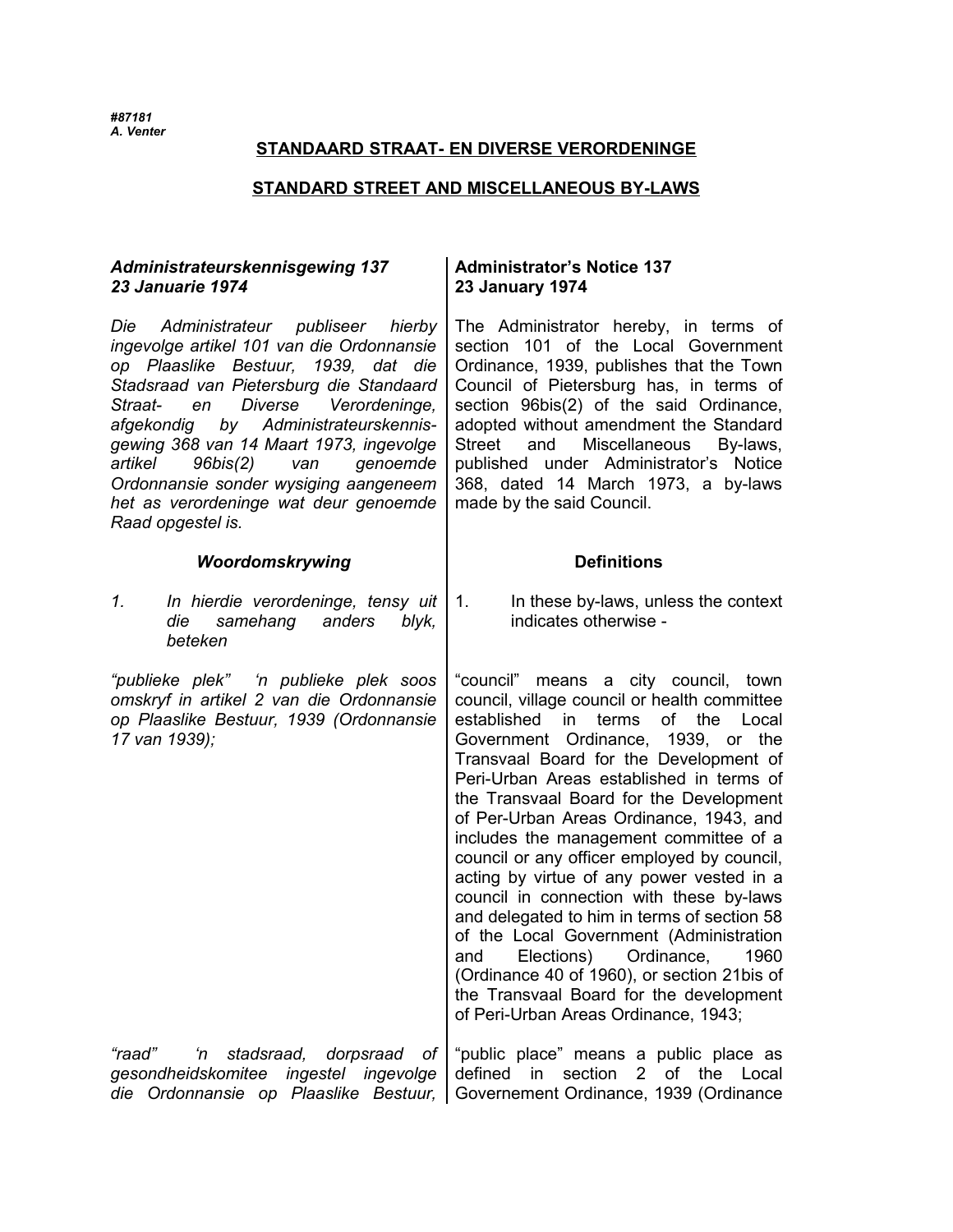| <b>Skade aan of Advertensie op Bome</b>                                                                                                                                                                                                                                                                                                                                                                                                                                                                                                                                                                                                                                                                                                        | Damage to or advertising on trees                                                                                                                                                                                                                  |  |  |
|------------------------------------------------------------------------------------------------------------------------------------------------------------------------------------------------------------------------------------------------------------------------------------------------------------------------------------------------------------------------------------------------------------------------------------------------------------------------------------------------------------------------------------------------------------------------------------------------------------------------------------------------------------------------------------------------------------------------------------------------|----------------------------------------------------------------------------------------------------------------------------------------------------------------------------------------------------------------------------------------------------|--|--|
| 3.<br>Niemand mag enige tou, draad of<br>paal oor enige straat plaas of enige<br>voorwerp van<br>enige<br>aard òf<br>daaroor hang òf daarop plaas<br>sonder die voorafverkreë skriftelike<br>toestem-ming van die raad nie.                                                                                                                                                                                                                                                                                                                                                                                                                                                                                                                    | 3.<br>No person shall place any rope,<br>wire or pole across any street, or<br>hang, or place anything whatsoever<br>without<br>thereon<br>the<br>previous<br>consent of the council in writing.                                                   |  |  |
| <b>Toue oor Straat</b>                                                                                                                                                                                                                                                                                                                                                                                                                                                                                                                                                                                                                                                                                                                         | <b>Ropes across Street</b>                                                                                                                                                                                                                         |  |  |
| 2.<br>Niemand mag enige voertuig of<br>motorvoertuig met die hoofdoel van<br>advertering in enige straat bestuur<br>parkeer<br>of<br>sonder<br>die<br>voorafverkreë toestemming van die<br>raad nie.                                                                                                                                                                                                                                                                                                                                                                                                                                                                                                                                           | 2.<br>No person shall operate or park on<br>any street any vehicle or motor<br>vehicle for the primary purpose of<br>advertising without the previous<br>consent of the council in writing.                                                        |  |  |
| Gebruik van Voertuig vir Hoofdoel van<br><b>Advertensie</b>                                                                                                                                                                                                                                                                                                                                                                                                                                                                                                                                                                                                                                                                                    | Use of Vehicle for Primary Purpose of<br><b>Advertising</b>                                                                                                                                                                                        |  |  |
| En het enige ander woord of uitdrukking<br>die betekenis wat in die Ordonnansie op<br>Padverkeer, 1966 (Ordonnansie 21 van<br>1966), daaraan geheg word daardie<br>betekenis.                                                                                                                                                                                                                                                                                                                                                                                                                                                                                                                                                                  | And any other words or expression to<br>which a meaning has been assigned in the<br>Road Traffic Ordinance, 1966 (Ordinance<br>21 of 1966), shall have that meaning.                                                                               |  |  |
| "straat" ook enige straat, pad of deurgang<br>aangetoon op die algemene kaart van 'n<br>dorp, 'n landbouhoewe of ander verdeling<br>van grond of waartoe die publiek deur<br>verjaring of op 'n ander wyse 'n reg van<br>weg verkry het;                                                                                                                                                                                                                                                                                                                                                                                                                                                                                                       | "street" includes any street, road<br>or<br>thoroughfare shown on the general plan of<br>a township, agricultural holding or other<br>division of land or in respect of which the<br>public have acquired a prescriptive or other<br>right of way; |  |  |
| 1939, of die Transvaalse Raad vir die<br>Ontwikkeling van Buitestedelike Gebiede<br>ingestel ingevolge die Ordonnansie op die<br>Transvaalse Raad vir die Ontwikkeling van<br>Buitestedelike Gbiede, 1943, en omvat die<br>bestuurskomitee van 'n raad of enige<br>beampte in diens<br>die<br>raad,<br>van<br>handelende<br>uit<br>hoofde<br>enige<br>van<br>bevoegdheid wat by 'n raad berus in<br>verband met hierdie verordeninge<br>en<br>ingevolge artikel 58 van die Ordonnansie<br>op Plaaslike Bestuur (Administrasie en<br>Verkiesings), 1960 (Ordonnansie 40 van<br>1960), of artikel 21bis<br>die<br>van<br>Ordonnansie op die Transvaalse Raad vir<br>Ontwikkeling van Buitestedelike<br>die<br>Gebiede, 1943, aan hom opgedra is; | 17 of 1939);                                                                                                                                                                                                                                       |  |  |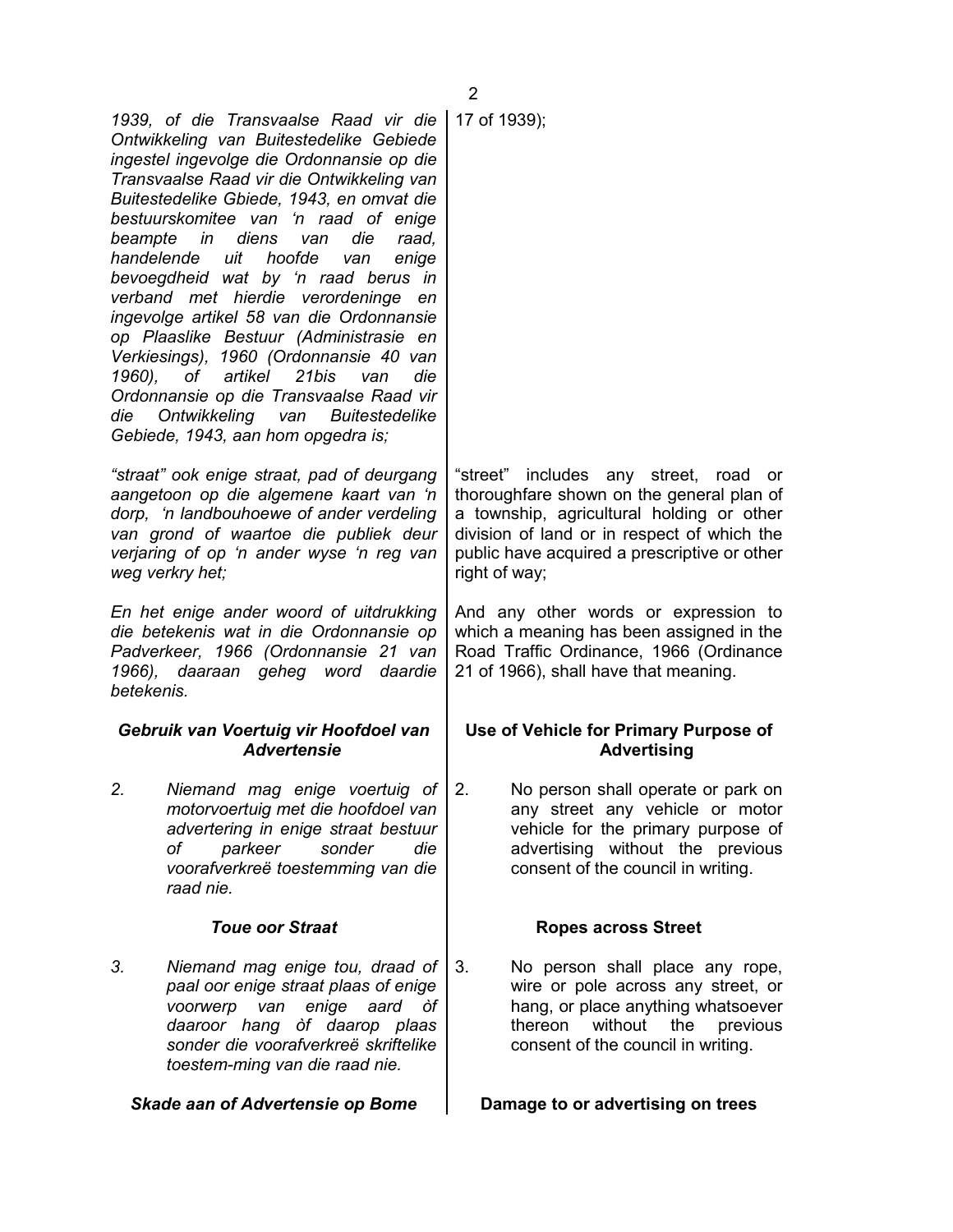- *4.(1) Niemand mag in enige boom in enige straat klim, dit breek of beskadig of op enige wyse merk of daarop verf nie en niemand mag sonder die voorafverkreë skriftelike toestemming van die raad enige sodanige boom aftop, snoei, knip, afkap of verwyder nie.*
- *(2) Niemand mag 'n advertensie aan enige boom in enige straat sonder die voorafverkreë skriftelike toestemming van die raad vertoon nie.*

### *Doringdraad- en Gevaarlike Omheining* **Barbed Wire and Dangerous Fencing**

- *5.(1) Geen eienaar of okkupeerder van grond mag enige doringdraadheining of reling, paalheining, muur of ander versperring langs enige straat of publieke plek oprig of laat oprig of toelaat of duld dat dit opgerig word na 60 dae vanaf die afkondiging van hierdie verordening langs sodanige straat of publieke plek hê wat weens skerp punte of ander skerp of gepunte uitsteeksels of andersins weens die aard van die konstruksie of ontwerp 'n gevaar vir enige lid van die publiek wat wettiglik sodanige straat of publieke plek gebruik, is of kan word nie.*
- *(2) Behoudens die pligte en verantwoordelikhede opgelê by subartikel (1), kan die raad deur skriftelike kennisgewing die eienaar of okkupeerder van grond waarop 'n heining, reling, paalheining, muur of ander versperring wat in stryd is met subartikel (1), op die datum van afkondiging van hierdie verordening bestaan of te eniger tyd daarna opgerig word, verplig om dit binne sodanige tydperk te verwyder wat minstens drie weke is soos die kennisgewing mag spesifiseer en genoemde eienaar of okkupeerder is vir elke dag of*
- 4.(1) No person shall climb upon, or break or damage or in any way mark or paint on any tree in any street and no person shall, without the previous consent of the council in writing, lop, top, trim, cut down or remove any such tree.
- (2) No person shall display an advertisement on any tree in any street without the previous consent of the council in writing.

- 5.(1) No owner or occupier of land shall along any street or public place erect or cause, permit or suffer to be erected, or shall after 60 days after the promulgation of this bylaw, have along such street or public place, any barbed-wire fence or any railing, paling, wall or other barrier which, by reason of spikes or other sharp or pointed protrusions or otherwise by reason of the nature of its construction or design, is or may become a danger to any member of the public lawfully using such street or public place.
- (2) Without prejudice to the duties and liabilities imposed by subsection (1), the council may by notice, in writing, require the owner or occupier of land on which a fence, railing, paling, wall or other barrier which exists in contravention of subsection (1), at the date of promulgation of this by-law or is erected at any time thereafter, to remove it within such period being not less than three weeks as the notice may specify, and for every day or part thereof after the expiry of the period so specified, during which the notice is not complied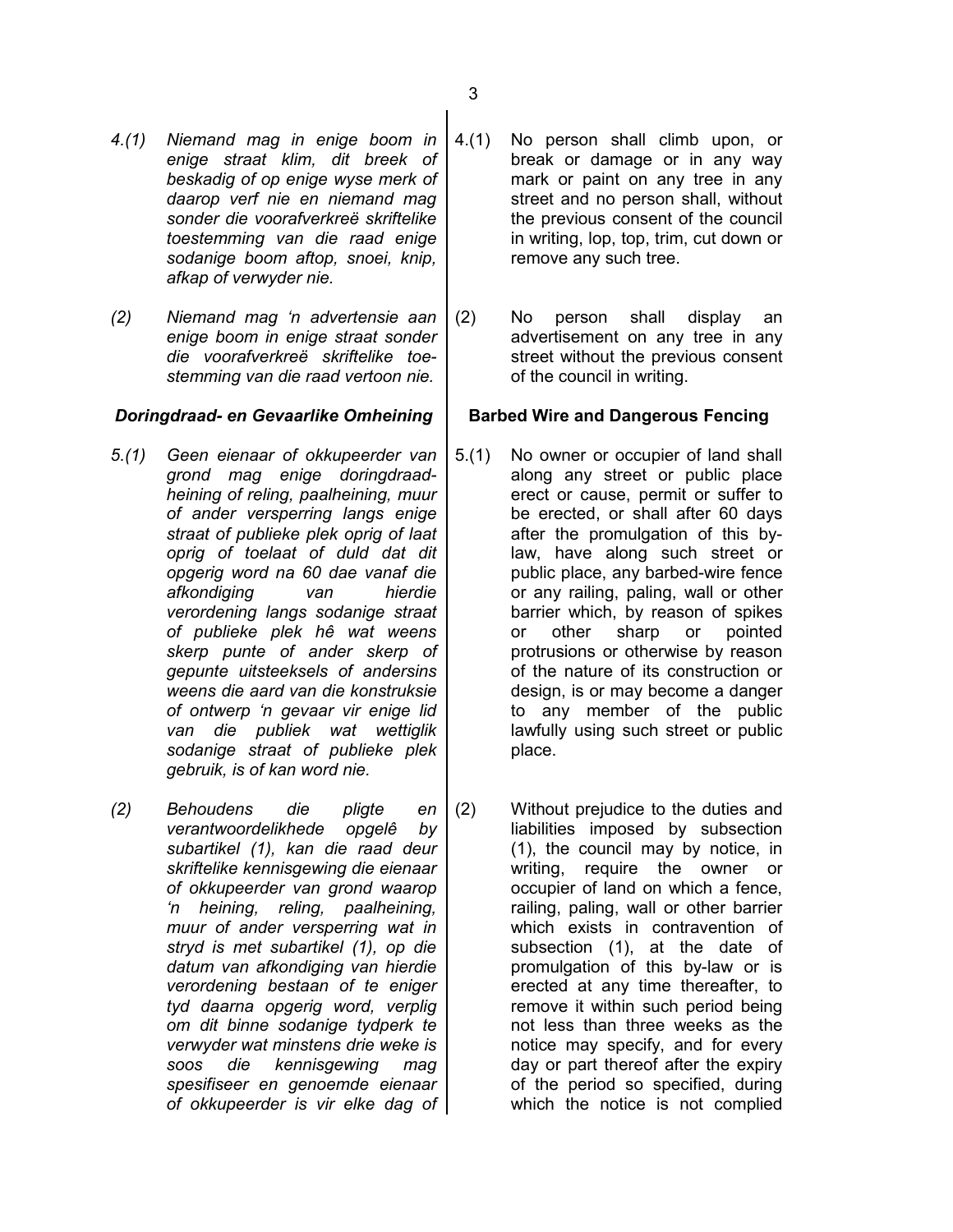*deel daarvan na die verval van die tydperk aldus bepaal, waartydens daar nie aan die kennisgewing voldoen is nie, by skuldigbevinding met 'n boete van hoogstens R5 strafbaar.*

## *Beskerming van Oppervlakte van Ryvlak en Sypaadjie*

*6. Niemand mag enige materiaal of goedere op of oor 'n ryvlak of sypaadjie plaas, aflaai of vervoer nie tensy hy toereikende voorsorgmaatreëls getref het om die oppervlakte van sodanige ryvlak of sypaadjie teen skade te beskerm.*

## *Sindelikheid van strate en Publieke Plekke*

- *7.(1) Niemand mag in of op enige straat of publieke plek enige materiaal of bestanddeel stort, mors of plaas of laat stort, mors of plaas wat die sindelikheid van sodanige straat of publieke plek kan benadeel nie, of hindernis, gevaar of ongeluk veroorsaak vir persone, diere, voertuie en ander verkeer wat sodanige straat gebruik, sonder om dit onverwyld uit sodanige straat te verwyder of te laat verwyder nie.*
- *(2) Niemand mag in of op enige straat of publieke plek spoeg nie.*

*8. Niemand mag enige veiling of oggendmark in enige straat sonder die voorafverkreë skriftelike toestemming van die raad hou nie.*

### *Uitstalling van enige Artikel te Koop in sraat of Publieke Plek*

*9. Niemand, uitgenome 'n gelisensieerde markskramer, venter of* with, the said owner or occupier shall on conviction be liable to a fine not exceeding R5.

## **Protection of Surface of Roadway and Sidewalk**

6. No person shall place upon, offload on, or convey across a roadway or sidewalk any materials or goods unless he shall have taken adequate precautions to protect the surface of such roadway or sidewalk against damage.

# **Cleanliness of Streets and Public Places**

- 7.(1) No person shall spill, drop or place or permit to be spilled, dropped or placed, in or on any street or public place any matter or substance that may interfere with the cleanliness of such street or public place, or cause annoyance, danger or accident to persons, animals, vehicles or other traffic using such street, without removing it or causing it to be removed from such street forthwith.
- (2) No person shall spit in or upon any street or public place.

## *Veiling of Oggendmark in Straat* **Auction Sale or Morning Market in Street**

8. No person shall without the previous consent of the council in writing hold any auction sale or morning market in any street.

## **Exposure of any Article for Sale in Street or Public Place**

9. No person other than a licensed hawker, pedlar or street trader or a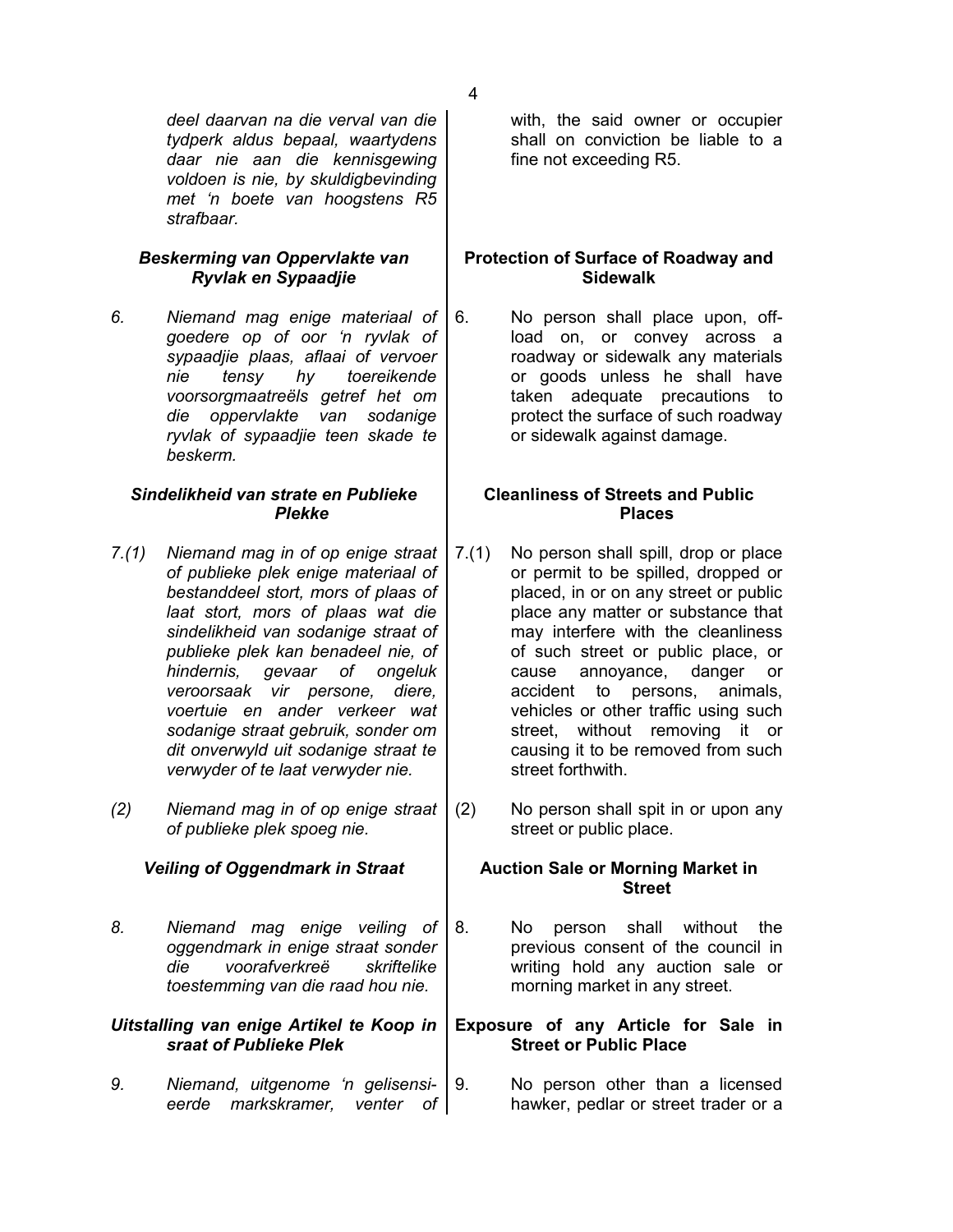*straathandelaar of 'n persoon wat wettiglik daarop geregtig is om in enige straat of publieke plek handel te dryf sonder om 'n lisensie uit te neem, mag enig artikel van watter aard ook al in, op of oor enige straat of publieke plek uitstal nie.*

## *Artikel geplaas in Venster wat Uitsien op die Straat*

*10. Niemand mag enige artikel wat waarskynlik besering of skade aan enige persoon of eiendom sal berokken indien dit val, in enige venster of ander bobou naby enige straat plaas, sonder om behoorlik voorsorg te tref dat dit nie in die straat val nie.*

*11. Niemand mag in of oor enige straat enige hoepel rol of enige vlieëer oplaat of klippe gooi of enige pyl en boog gebruik of op enige wyse enige werptuig aftrek of daarop of daarin enige spel speel of enige stootkar, buiten in die loop van en vir die doel van 'n besigheid, gebruik nie.*

## *Uitdoof van Lampe en Beskadiging van Publieke Eiendom*

*12. Niemand mag opsetlik of op nalatige wyse die lig van enige lamp wat die eiendom van die raad is, uitdoof nie, of hom op enige wyse met sodanige lamp bemoei of enige munisipale of publieke eiendom of werk in of langs enige straat ontsier, beskadig, verwyder of hom op enige wyse daarmee bemoei nie.*

### *Beskoeiing, Skoonmaak en Herstel in Strate Verbode*

*13. Niemand mag self, of toelaat dat sy dienaar, in enige straat of publieke* person lawfully entitled to trade in any street or public place without taking out a licence, shall expose any article whatsoever in or upon or over any street or public place.

# **Article placed in Window Facing Street**

10. No person shall place any article likely to cause injury or damage to any person or property if it were to fall, in any wondow or other superstructure near any street without sufficiently safeguarding it against falling into the street.

# *Speel in strate verbode* **Playing in streets Forbidden**

11. No person shall roll any hoop or fly any kite or throw stone or use any bow and arrow or by any means discharge any missile upon, over or across any street, or play any game thereupon or therein, or use any pushcart other than in the course of and for the purpose of a business.

# **Extinguishing Lamps and Damaging Public Property**

12. No person shall wilfully or negligently extinguish the light of any lamp being the property of the council, or in any manner interfere with such lamp, or deface, damage, remove, or in any way interfere with any municipal or public property or work in or along any street.

## **Shoeing, Cleaning and Repairing Forbidden in Streets**

13. No person shall by himself or his servant in any street or public place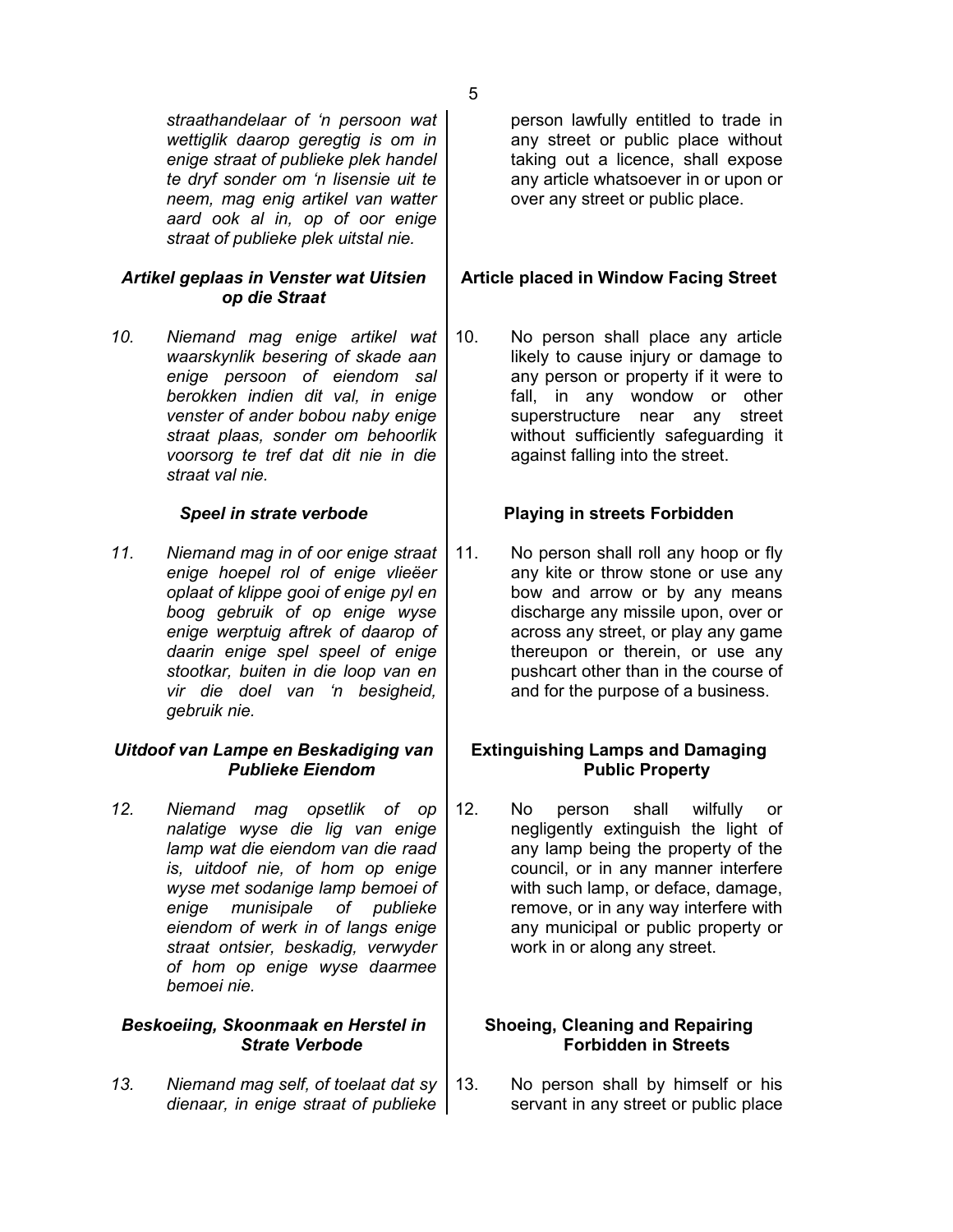*plek enige dier, behalwe in geval van ongeluk, beslaan nie, of enige vee skoonmaak, roskam, afrig, inbreek of loslaat nie, of enige deel van 'n voertuig of motorvoertuig skoonmaak of herstel behalwe in geval van ongeluk of teenspoed, of enige artikel of ding was, droogmaak of bleik nie.*

*14. Niemand mag enige gat, sloot, put of uitgrawing in enige straat maak of laat maak nie of enige grond, gruis of teer sonder die voorafverkreë skriftelike toestemming van die raad daarvan verwyder nie.*

*15. Niemand mag, behalwe in die uitvoering van sy plig, enige straat of gedeelte daarvan sonder die voorafverkreë skriftelike toestemming van die raad ontsier, merk of verf nie.*

- *16.(1) Die okkupeerder van 'n perseel wat aan enige straat grens mag nie veroorsaak of toelaat dat -*
- *(a) enie gedeelte van die sypaadjie wat daaraan grens gevee word nie, tensy en totdat sodanige gedeelte met voldoende water besprinkel is;*
- *(b) enige vullis of afval wat so gevee word op enige manier in of op enige straat gegooi of gestort word nie;*
- *(2) Enige oortreding van subartikel (1) deur enige dienaar, agent of verteenwoordiger van die okkupeerder word geag 'n oortreding deur die okkupeerder te wees.*

shoe any animal except in the case of accident, or clean, dress, train, break or turn loose any cattle, or clean or repair any part of a vehicle or motor vehicle except in case of accident or breakdown, or wash, dry or bleach any article or thing whatsoever.

# *Uitgrawings in strate* **Excavations in streets**

14. No person shall make or cause to be made any hole, trench, pit or excavation in any street or remove any soil, metal or macadam therefrom without the previous consent of the council in writing.

# *Ontsiering, merk of verf van strate* **Defacing, marking or painting streets**

15. No person shall except in the execution of his duty in any way deface, mark or paint any street or part thereof without the previous consent of the council in writing.

# *Vee van Perseel in of naby Strate* **| Sweeping Premises in or Near Streets**

- 16(1) The occupier of premises adjoining any street shall not cause or permit -
- (a) any park of the sidewalk adjacent thereto to be swept unless and until such part shall have been adequately sprinkled with water;
- (b) any dirt or refuse so swept to be thrown or in any way deposited in or upon any street;
- (2) Any contravention of subsection (1) by any servant, agent or representative of the occupier shall be deemed to be a contravention by the occupier.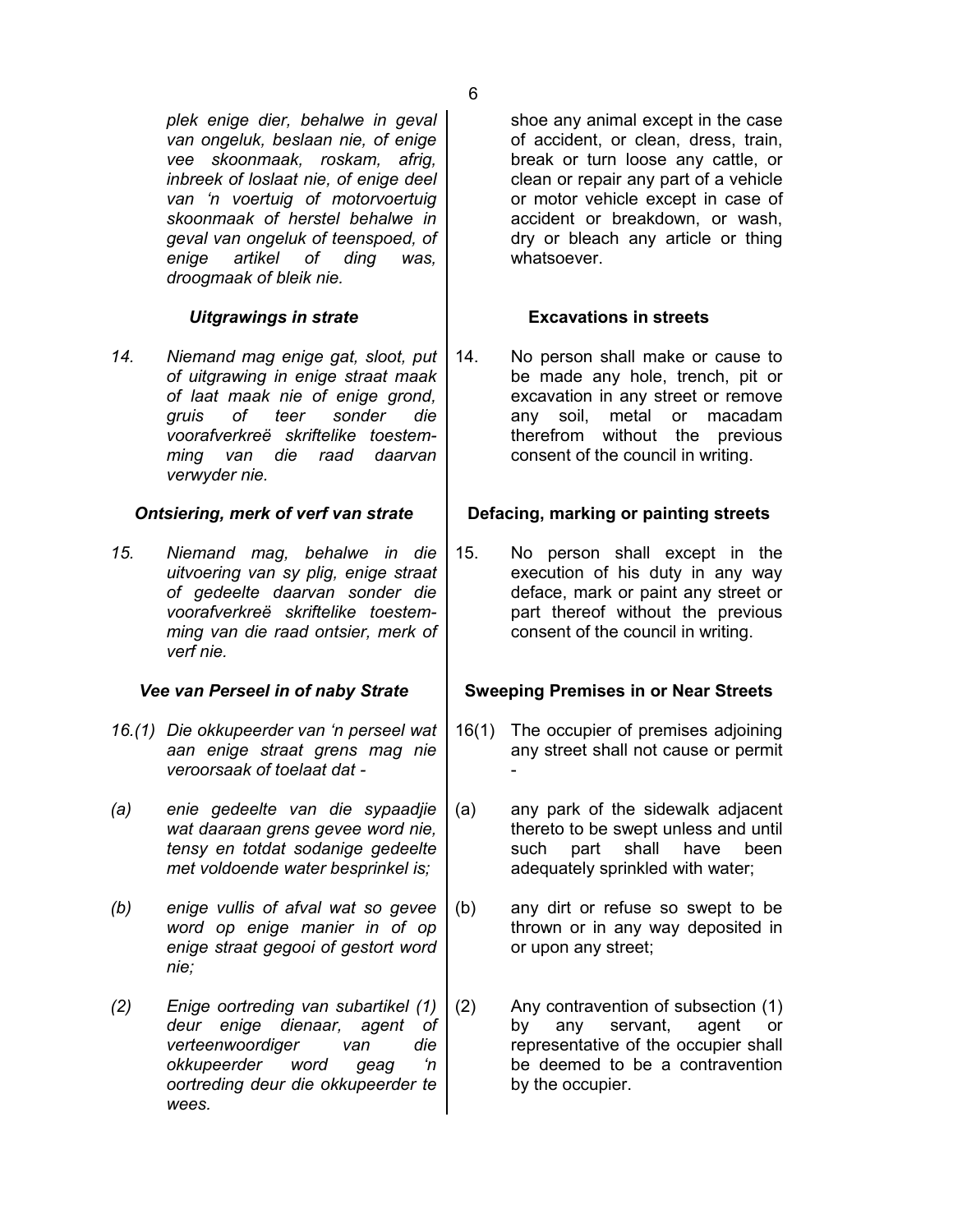## *Afvuur van 'n vuurwapen, Windgeweer of Windpistool*

- *17. Niemand mag sonder 'n wettige rede 'n vuurwapen, windgeweer of windpistool binne die munisipaliteit afvuur nie; Met dien verstande dat hierdie bepaling nie van toepassing is nie in die geval van -*
- *(a) 'n vuurwapen tydens 'n skietwedsryd of skyfskietoefening op 'n erkende skietbaan;*
- *(b) 'n vuurwapen wat afgvuur word vir die doel van 'n sportbyeenkoms of oefening;*
- *(c) 'n vuurwapen, windgewer of windpistool wat op grond afgevuur word wat hoofsaaklik vir landboudoeleindes gebruik word.*

## *Woorde of Gebare wat Waarskynlik Rusverstoring kan veroorsaak*

*18. Niemand mag in enige straat op publieke plek eie dreigende, skelof beledigende woorde of gebare of optrede gebruik waardeur rusverstoring waarskynlik veroorsaak kan word nie.*

- *19.(1) Niemand mag sonder 'n permit uitgereik deur die raad, enige wilde of gevaarlike dier, reptiel of insek aanhou wat 'n ingebore neiging het om mense aan te val of waarvan die aanhou waarskynlik 'n steurnis kan word of die gesondheid skaad of gevaarvol vir enige persoon is nie.*
- *(2) Enige dier, reptiel of insek waarvan die aanhou ingevolge subartikel (1) verbode is, kan, indien dit op vrye voet gevind word, deur enige polisiebeampte of gemagtigde*

# **Firing of a Fire-arm, Air-gun or Airpistol**

- 17. No person shall without lawful cause fire a fire-arm, air-gun or airpistol within the municipality; Provided that this provision shall not apply in the case of -
- (a) a fire-arm during a bisley or target practice on a recognized shooting range;
- (b) a fire-arm fire for the purpose of a sports meeting or practice; or
- (c) a fire-arm, air-gun or air-pistol fired on land which is mainly used for agricultural purposes.

## **Words or gestures likely to cause Breach of Peace**

18. No person shall use any threatening, abusive or insulting words or gestures or behaviour in any street or public place whereby breach of the peace is likely to be occasioned.

# *Gevaarlike Diere, Reptiele of Insekte* **Dangerous Animals, Reptiles or Insects**

- 19.(1) No person shall without a permit issued by the council keep any wild or dangerous animal, reptile or insect which has been inherent propensity to attack human beings or the keeping of which is likely to become a nuisance or injurious to the health of or is fraught with danger to any person.
- (2) Any animal, reptile or insect the keeping of which is prohibited in terms of subsection (1) may, if found at large, be destroyed by any police officer or authorised officer of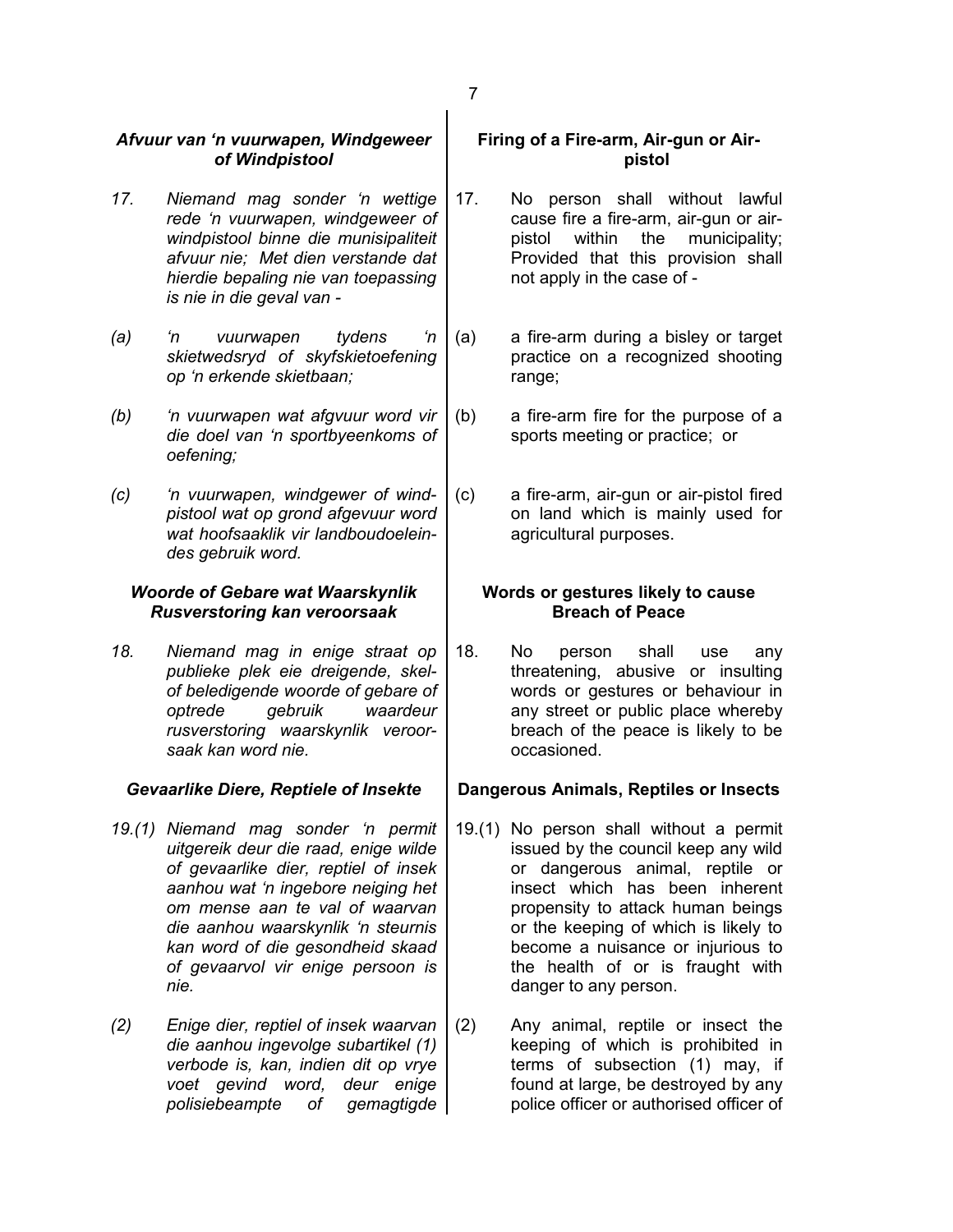*beampte van die raad afgemaak word.*

## *Sing of Speel van Musiek- of Raserige Instrument vir wins*

*20. Niemand mag sonder die voorafverkreë skriftelike toestemming van die raad in enige straat of publieke plek vir wins of enige musiek- of raserige instrument laat klink of bespeel of sing nie.*

# *Verstoring van Openbare Rus* **Disturbance of Public Peace**

*21. Niemand mag die openbare rus in 'n straat of publieke plek of op 'n private perseel verstoor deur geraas te maak of deur 'n geskree, stryery, vegtery, gesing of gespeel op enige soort musiekinsrument of grammofoon of deur middel van 'n radio, luidspreker of dergelike toestel veroorsaak dat 'n geraas gemaak word nie of deur oproerige, geweldadige of onsedelike gedrag.*

## *Aanhou van Diere en Voëls wat Openbare Rus verstoor*

*22. Niemand mag enige dier of voël aanhou wat die openbare rus verstoor nie.*

## *Advertensie deur middel van Luidspreker of Ander Toestel*

*23.(1) Niemand mag sonder die voorafverkreë skriftelike toestemming van die raad enige grammofoon speel of laat speel of enige luidspreker of ander hoorbare toestel vir die doel van advertensie gebruik of toelaat dat dit gebruik word, op of aangrensend aan of wat in enige straat of publieke plek gehoor kan word nie.*

*(2) Niemand mag, nadat hy deur 'n* (2) No person shall, after being

the council.

# **Singing or Playing Musical or Noisy Instrument for Profit**

20. No person shall for profit sound or play upon any musical or noisy instrument or sing in any street or public place, without the previous consent of the council in writing.

21. No person shall disturb the public peace in a street or public place, or on private premises by making noises or causing them to be made by shouting, quarrelling, fighting, singing or playing any type of musical or noise-creating instrument or gramophone or by means of a radio, loudspeaker or similar device, or by riotous, voilent or immoral behaviour.

## **Keeping Animals and Birds Disturbing Public Peace**

22. No person shall keep any animal or bird which disturbs the public peace.

## **Advertising by Loudspeaker or Other Device**

23.(1) No person shall without the previous consent of the council in writing, play or permit the playing of any gramophone, or use or permit the use of any loudspeaker or other audible device for the purpose of advertising on or adjacent to or which may be heard in any street or public place.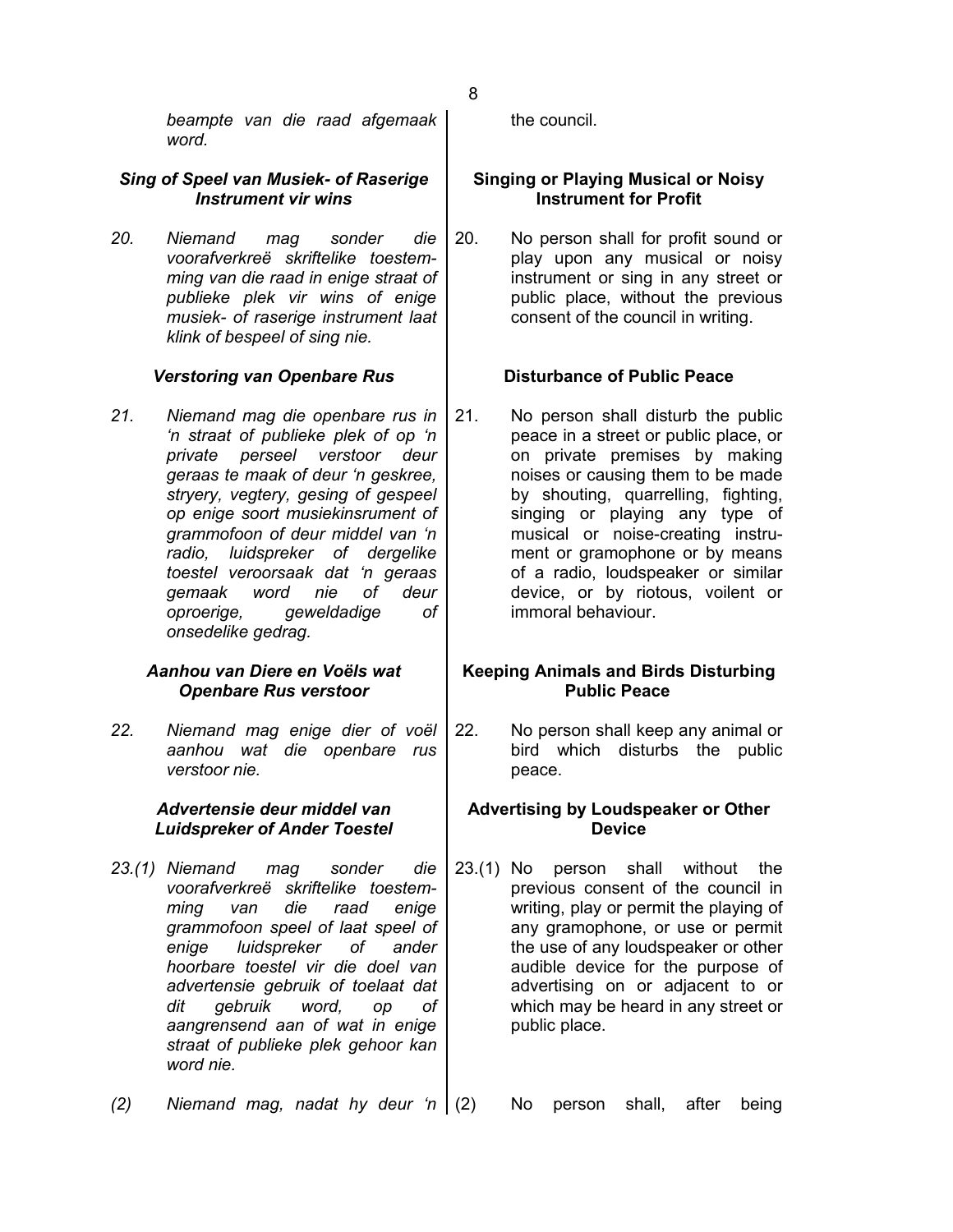## *Openbare Byeenkomste en Optogte in die Algemeen*

- *24.(1) Niemand mag enige openbare byeenkoms of optog in, by of op enige straat of publieke plek of perseel wat onder die beheer van die raad staan of aan die raad behoort, sonder die voorafverkreë skriftelike toestemming van die raad hou, belê, toespreek of organiseer nie: Met dien verstande dat sodanige toestemming slegs om die redes in hierdie artikel uiteengesit, weerhou kan word.*
- *(2) Skriftelike aansoek om toestemming vir die hou, belê of organiseer van sodanige openbare byeenkoms of optog moet die stadsklerk nie later as sewe dae bereik voordat sodanige byeenkoms of optog 'n aanvang neem nie en elke sodanige aansoek moet -*
- *(a) die volle naam en adresse van houers, sameroepers of organiseerders van die voorgenoeme openbare byeenkoms of optog bevat;*
- *(b) die datum en tyd en plek of roete daarvan en of dit voornemens is om orkeste, musikale instrumente, luidsprekers of soortgelyke toestelle te gebruik, spesifiseer.*
- *(3) By die verlening van sodanige toestemming kan die raad sodanige voorwaardes en beperkings oplê as wat dit nodig ag vir die voorkoming van beskadiging van eiendom, belemmering van verkeer, rusverstoring of bemoeiing*

required to desist by a police officer or authorised officer of the council, persist in playing or operating such device.

# **Public Gatherings and Processions Generally**

- 24.(1) No person shall hold, convene, address or organise any public gathering or procession in, at or on any street or public place or premises being under the control of or belonging to the council without the previous permission of the council in writing: Provided that such permission may only be withheld for the reasons set out in this section.
- (2) Written application for permission to the holding, convening or organising of such public gathering or procession is due to commence and every such application shall -
- (a) contain the full names and addresses of holders, conveners or orgainisers of the proposed public gathering or procession;
- (b) specify the date and time and place or route thereof and whether or not it is proposed to use bands, musical instruments, loudspeakers or similar devices.
- (3) In granting such permission the council may impose such conditions and restrictions as it may deem necessary for the prevention of damage to property, obstruction of traffic, disturbances of the peace or interference with amenities of the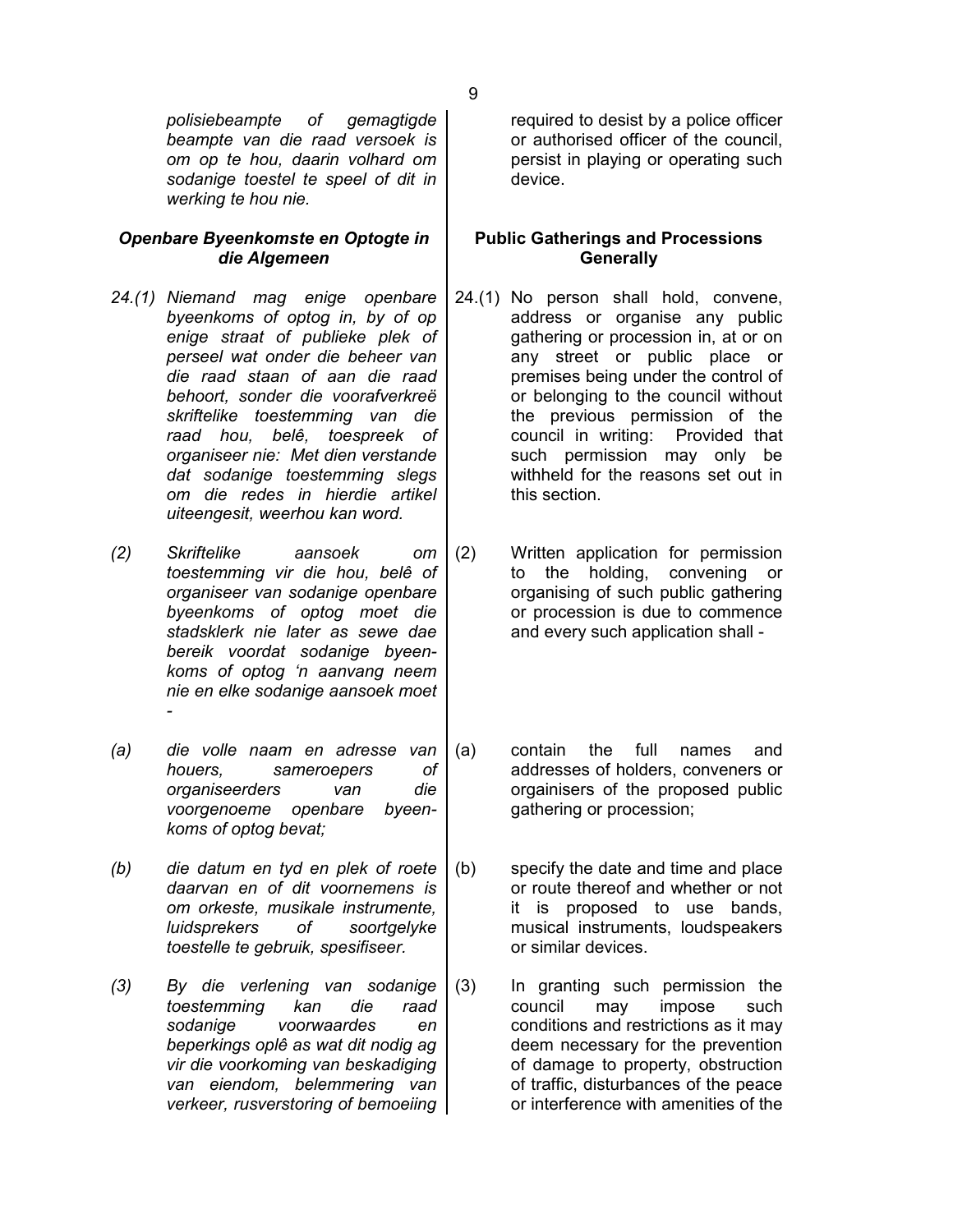*met lewensgenietinge van die publiek en vir die handhawing van wet en orde oor die algemeen vir sodanige doel en sonder inkorting van die regte ten opsigte van die algemene toepassing van die voorgaande, kan die raad na goeddunke die gebruik van orkeste, musiekinstru-mente, luidsprekers of dergelike toestelle verbied en daarbenewens die hou van enige sodanige byeenkoms of optog tot bepaalde plekke of gebiede en tot spesifieke tye of tydperke beperk.*

- *(4) Die raad kan sodanige toestemming weier indien dit redelike gronde het om te glo dat sodanige openbare byeenkoms of optog, indien dit gehou word, waarskynlik openbare verstorings of oproer, skade aan eiendom, belemmering van verkeer of benadeling van die lewensgenietinge en geriewe van die publiek oor die algemeen tot gevolg sal hê of 'n gevoel van vyandigheid tussen verskillende rassegroepe kan veroorsaak.*
- *(5) Enige persoon wat enige openbare byeenkoms of optog in subartikel (1) genoem, ten opsigte waarvan die toestemming van die raad nie verkry is nie, hou, belê, toespreek of organiseer en enige persoon wat 'n openbare byeenkoms of optog ten opsigte waarvan toestemming verkry is, hou, belê, toespreek of organiseer, wat versuim om aan enige voorwaarde te voldoen wat ingevolge subartikel (3) opgelê mag word en enige persoon wat op enige wyse 'n verstoring veroorsaak of 'n oortreding begaan terwyl hy by enige openbare byeenkoms of optog teenwoordig is, moet, indien 'n gemagtigde beampte van die raad of polisiebeampte dit vereis, sodanige*

public and generally for the maintenance of law and order. Or such purpose and without prejudice to the generality of the foregoing, the council may at its descretion prohibit the use of bands, musical intruments, loudspeakers or similar devices and may, in addition, limit the holding of any such gathering or procession to specified places or areas and to particular times or periods.

- (4) The council may refuse such permission if it has reasonable grounds for believing that such public gathering or procession if held, is likely to result in public disturbances or riots, damage to property, obstruction to traffic or interference with the amenities and conveniences to the public generally or to provoke a feeling of hostility between different races.
- (5) Any person who holds, convenes, addresses or organises any public gathering or procession referred to in subsection (1) in respect of which the permission of the council has not been obtained and any person holding, convening, addressing or organising a public gathering or procession in respect of which such consent has been obtained, who fails to comply with any condition which may be imposed in terms of subsection (3) and any person who in any manner causes a disturbance or commits an offence while present at any public gathering or procession shall, if required to do so by any authorised officer of the council or police officer, forthwith leave such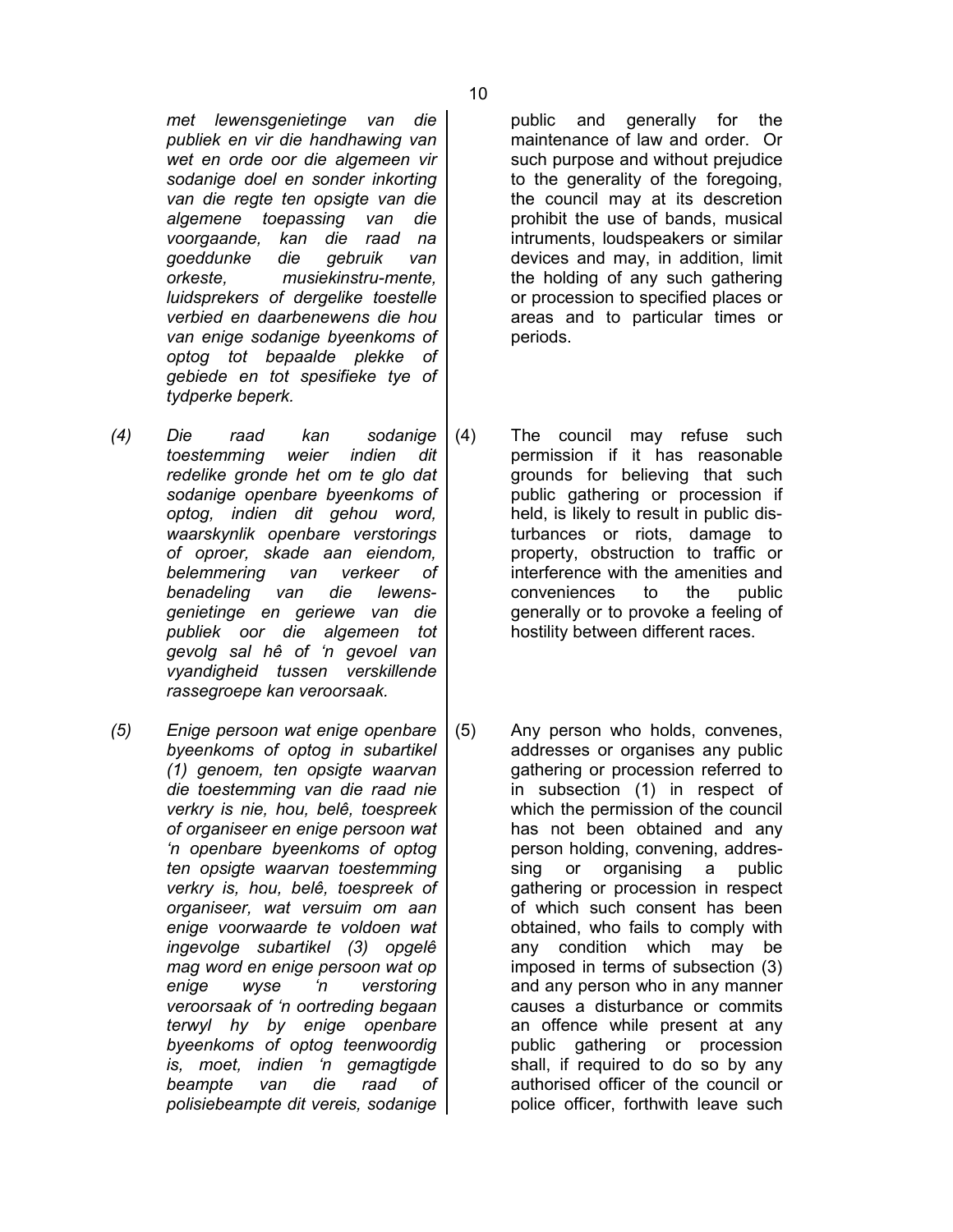*publieke plek of perseel onmiddellik verlaat.*

- *(6) Enige persoon wat enige openbare byeenkoms of optog in subartikel (1) genoem, ten opsigte waarvan die toestemming van die raad nie verkry is nie, hou, belê, toespreek of organiseer, en enige persoon wat 'n openbare byeenkoms of optog ten opsigte waarvan sodanige toestemming verkry is hou, belê, toespreek of organiseer, wat versuim om aan enige voorwaarde wat ingevolge subartikel (3) opgelê is, te voldoen, is aan 'n misdryf skuldig.*
- *(7) Enige persoon verteenwoordig by enige openbare byeenkoms of optog wat versuim om sodanige publieke plek of perseel te verlaat wanneer dit ingevolge subartikel (5) van hom vereis word, of wat deur 'n polisiebeampte of gemagtigde beampte van die raad gewaarsku is dat die byeenkoms of optog onwettig is of dat die voorwaardes opgelê deur die raad by die verlening van toestemming vir die hou van sodanige byeenkoms of optog, oortree word, en wat versuim om, sodanige publieke plek te verlaat, wanneer hy deur 'n polisiebeampte of gemagtigde beampte van die raad daartoe versoek word, is aan 'n misdryf skuldig.*

## *Advertensie deur middel van Advertensievoertuie, Plakkaartborde of ander Toestelle*

*25.(1) Niemand mag sonder die voorafverkreë skriftelike toestemming van die raad, enige advertensie deur middel van advertensievoertuie, plakkaartborde, lanterns, vlae, skerms of ander verplaasbare advertensietoestelle in of langs enige straat* public place or premises.

- (6) Any person who holds, convenes, addresses or organises any public gathering or procesion referred to in subsection (1) in respect of which the permission of the council has not been obtained and any person holding, convening, addressing or organising a public gathering or procession in respect of which such consent has been obtained, who fails to comply with any condition which may be imposed in terms of subsection (3), shall be guilty of an offence.
- (7) Any person present at any public gathering or procesion who fails to leave such public place or premises on being so required in terms of subsection (5), or who has been warned by a police officer or duly authorised officer of the council that the gathering or procession is illegal or that the conditions imposed by the council in granting permission for the holding of such gathering or procession are being contravened and who fails, on being so required by a police officer or duly authorised officer of the council, to leave such public place shall be guilty of an offence.

## **Advertising by means of Advertising Vehicles, Sandwich Boards or other Devices**

25.(1) No person shall without the previous consent of the council in writing display or cause or allow to be displayed any advertisement by means or advertising vehicles, sandwich boards, lanterns flags, screens or other movable advertising devices in or along any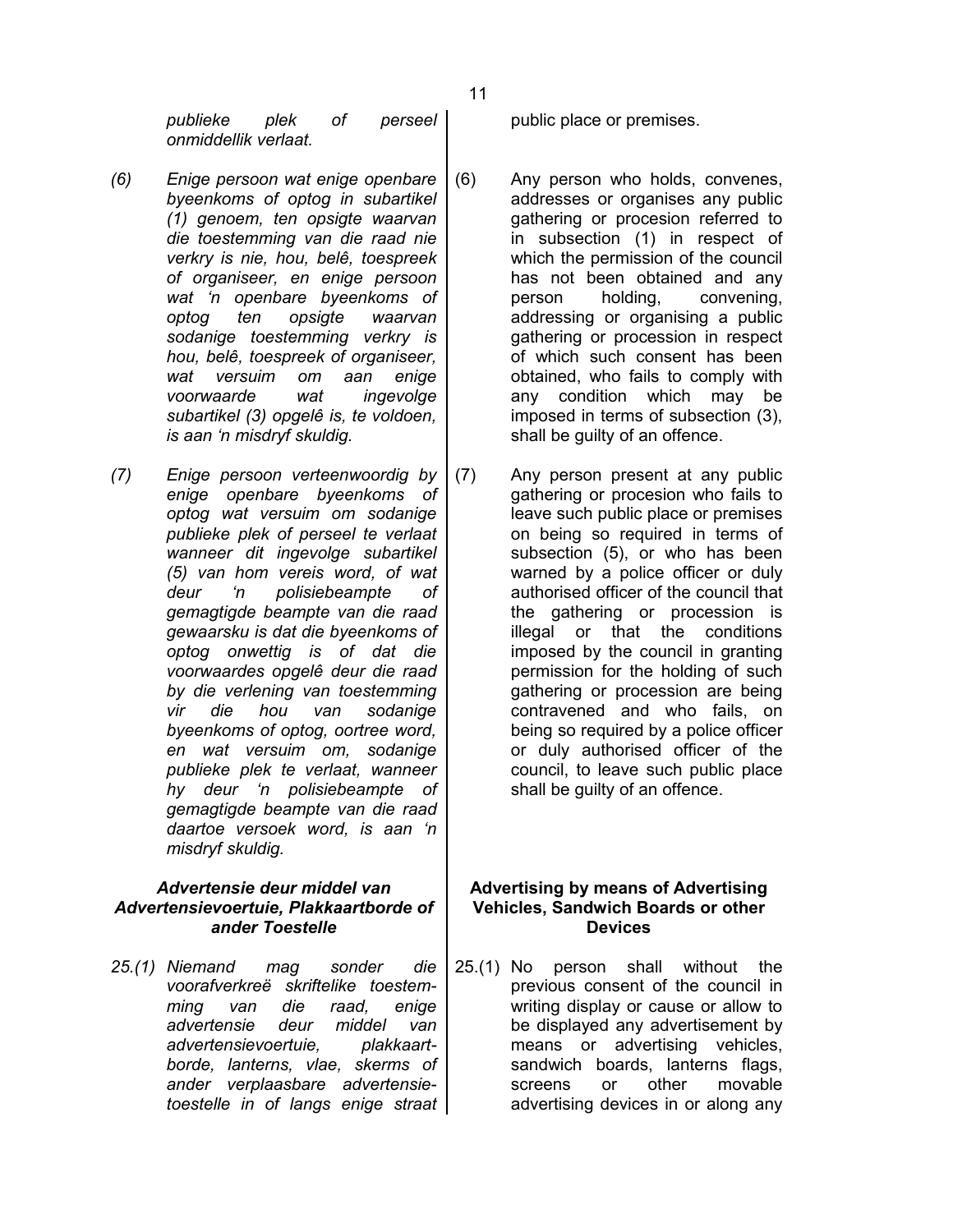*vertoon of laat of toelaat dat dit vertoon word nie.*

- *(2) Niemand mag enige advertensie op enige openbare motorvoertuig op sodanige wyse vertoon, laat vertoon of toelaat dat dit vertoon word dat dit vir enige persoon wat nie op sodanige voertuig is nie maklik sigbaar is: Met dien verstande dat 'n advertensie op die sykante en agterkant van enige bus vertoon kan word.*
- *(3) Die bepalings van subartikels (1) en (2) word nie geag dat dit 'n bestuurder van 'n openbare motorvoertuig verhoed om op sodanige voertuig die vervoerdiens wat daarmee uitgevoer word, te adverteer nie.*

## *Rondslentery in strate* **Loitering in streets**

*26. Niemand mag op enige straat lê of sit en niemand mag staan, vergader, rondslenter of loop of andersins op so 'n wyse optree dat hy die verkeer belemmer of enige persoon wat sodanige straat gebruik, stamp of andersins hinder, of by of binne 20m van die ingang van enige plek van openbare aanbidding of tydens die diens of tydens die samekoms daarby, of vertrek van die gemeente daarvandaan, rondslenter, sodat hy enige persone wat sodanige plek van aanbidding besoek, bywoon of verlaat, hinder of laster val nie; en enige persoon wat enige van voornoemde verbode handeling uitvoer moet op versoek van 'n polisiebeampte of gemagtigde beampte van die raad ophou om dit te doen, in gebreke warvan hy aan 'n oortreding van hierdie verordeninge skuldig is.*

## *Rondslentery en Aanlokking by Plekke van Openbare Vermaaklikheid*

street.

- (2) No person shall display any advertisement or cause or allow it to be displayed on any public motor vehicle in such manner as to be readily visible to any person not upon such vehicle: Provided that an advertisement may be so displayed on the sides and back of any bus.
- (3) The provisions of subsection (1) and (2) shall not be deemed to prevent a public motor vehicle operator from advertising the transport service carried on by means of that vehicle on such vehicle.

26. No person shall lie or sit on any street nor shall any person stand, congregate, loiter or walk, or otherwise act in such manner as to cause obstruction to traffic or to jostle or otherwise annoy any person using such street or loiter at or whithin 20 m of the entrance of any place of public worship during the time of divine service or during the assemgly thereat or departure therefrom of the congregation so as to obstruct or annoy any persons going to, attending at, or leaving such place of worship; and any person performing any of the aforementioned prohibited acts shall, upon request by a police officer or duly authorised officer of the council, discontinue to do so, failing which he shall be guilty of a contravention of these by-laws

**Loitering and Touting at Places of Public Entertainment**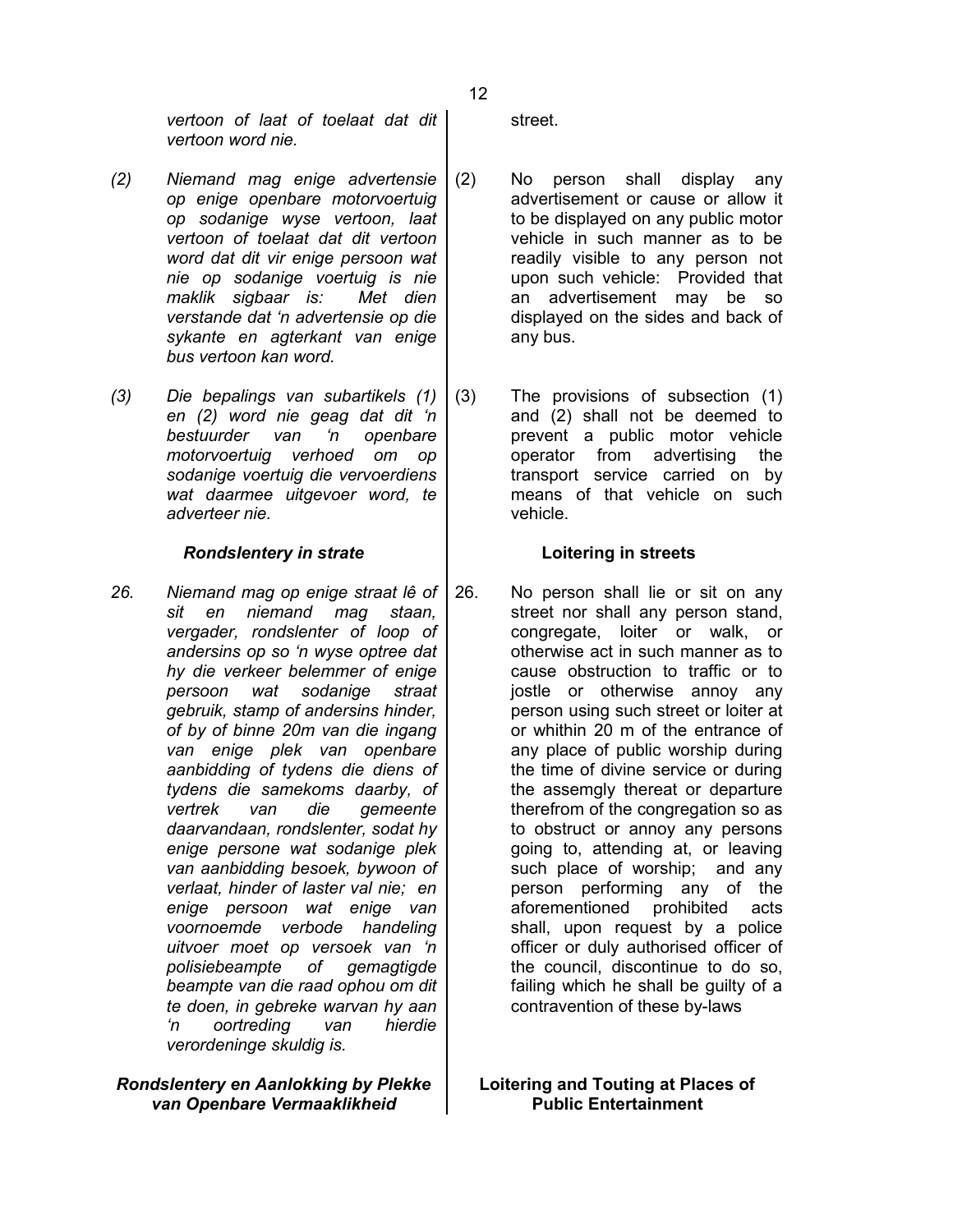*27. Niemand mag rondslenter of, tensy hy deel van 'n tou vorm, in enige straat binne 20 m van die ingang af van enige plek van openbare vermaak, vergader sodat hy persone wat sodanige vermaaklikheidsplek besoek of verlaat, hinder of lastig val nie; nóg mag enige ongemagtigde persoon bestuurders van motorvoertuie wat hulle motorvoertuie by vermaaklikheidsplekke parkeer, lok of laster val met die doel of onder voorwendsel daarvan om, tydens die byeenkoms daar of die vertrek van die gehoor daarvandaan, daardie voertuie op te pas.*

## **Onfatsoenlike Gedrag** Indecent behaviour

*27.A Niemand mag in of in sig van 'n straat of in 'n plek van openbare samekoms 'n onwelvoeglike daad verrig of hom op onbetaamlike wyse gedra deur blootstelling van sy persoon of andersins, of onbetaamlike gebare maak of iemand uitlok of aanspoor om 'n wanordelike of onwelvoeglike daad te verrig nie.*

*27.B Niemand mag in of in sig van 'n straat of plek van openbare samekoms of ten aanskoue of ten aanhore van iemand daarin 'n godslasterlilke of onkiese lied sing of godslasterlike, vuil, onwelvoeglike of onsedelike taal besig of godslasterlilke of onsedelike figure, geskrifte, tekening of voorstellings skryf, verf, teken of op enige wyse maak nie.*

### *Verbod in verband met Onsedelike Materiaal*

*27.C Niemand mag in 'n straat of op enige plek waar die publiek*

27. No person shall loiter or, except when forming part of a queue, congregate in any street within 20 m of the entrance to any place of public entertainment so as to obstruct or annoy persons proceeding to, attending at, or departing from such place of entertainment; neither shall any unauthorised person tot our solicit drivers of motor vehicles parking their motor vehicles at places of entertainment for the purpose of or under pretext of attending to same during the assembly thereat or the departure therefrom of the audience.

27.A No person shall in or in view of any street, or in any place of public gathering commit any indecent act for behave in an indecent manner by exposing his person or otherwise, or make use of any indecent gestures, or solicit, or provoke any person to commit any disorderly or indecent act.

## *Onfatsoenlike Taal of Voorstellings* **Indecent Language or Representations**

27.B No person shall sing any profane or indecent song or use any profane, filthy, indecent or obscene language, or write, paint, draw or in any way make any profane or obscene figures, writings, drawings or representations in or in view of any street or place of public gathering or within view of hearing of any person therein.

## **Prohibition in Connection with Obscene material**

27.C No person shall expose to view, exhibit or play any gramophone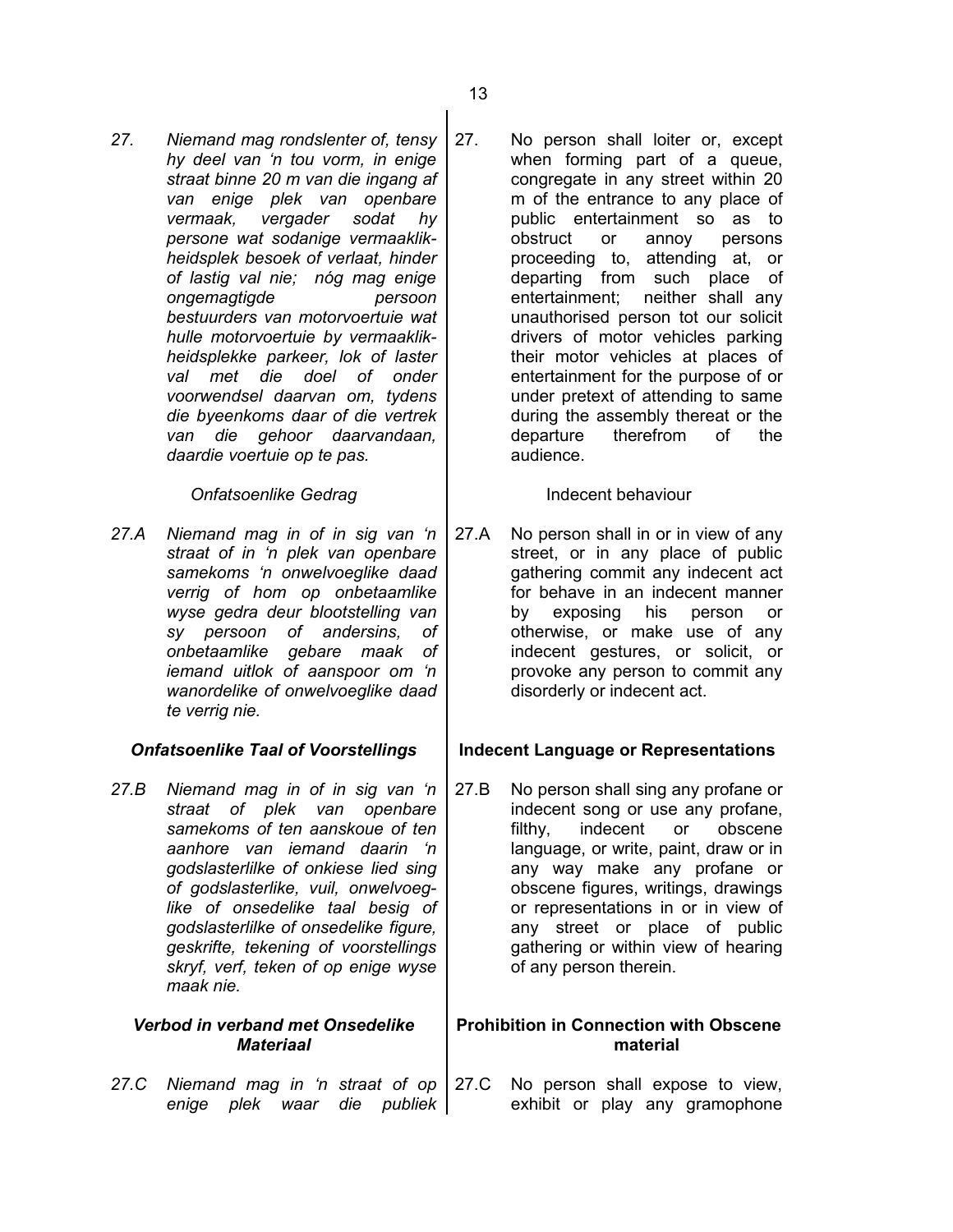*kostelloos of teen betaling toegelaat word om 'n grammofoonplaat, bandopneem- of soortgelyke toestel, ten toon stel, vertoon of speel of enige boek, pamflet, briefkaart, foto, plakkaat, aanplakbiljet, strooibiljet, prent, tekening of voorstelling verkoop, versprei of vir onfatsoenlike, aanstootlike of ongewenste aard is of onsedelike gedagtes kan opwek of die openbare sedes, vrede, veilgheid, goeie manier of die toon van wellewendheid nadelig kan beïnvloed nie.*

## *Dobbelary* **Gambling**

*27.D Niemand mag in 'n straat, park of oop ruimte of in 'n openbare voertuig wat op 'n straat staan of beweeg, dobbel of aan 'n kansspel of voorgewende kansspel om geld of ander wedpryse deelneem nie.*

### Uitlokking **Soliciting**

- *27.E(1) Niemand mag vir die doel van prostitusie of bedelary, op enige wyse in of naby 'n straat talm of enige ander persoon uitlok of lastig val nie.*
- *(2) Niemand mag in enige straat iemand anders voorkeer ten einde klandisie vir 'n winkel, hotel, vermaaklikheidspel of ander saak of byeenkoms uit te lok of te werf nie.*

## *Geen Strooibiljet of Advertensie op Voertuig sonder Toestemming*

*28.(1) Niemand mag enige omsendbrief, strooibiljet, handbiljet of ander advertensie op enige voertuig in enige straat of publieke plek neersit of agterlaat sonder vergunning daartoe van die persoon wat oor daardie voertuig beheer voer nie.*

record tape or recording or similar device, sell or distribute or offer for sale or distribution, any book, pamphlet, post card, photograph, placard, poster, handbill, picture, drawing or representation of an obscene indecent, objectionable or undesirable nature, suggestive of indecency, or which may prejudically affect public morals, peace, safety, good manners or decorum, in any street or in any place to which public is admitted with or without payment

27.D No person shall gamble or play any game or pretended game of chance for money or other stakes in any street, park or open space, or in any public vehicle standing or plying on any street.

- 27.E(1) No person shall in or near any street in any way loiter or solicit or importune any other person for the purpose of prostitution or mendicancy.
	- (2) No person shall in any street stop any other person for the purpose of soliciting or touting custom for any shop, hotel, place of entertainment or other business or function.

## **No Handbill or Advertisment on Vehicle without Permission**

28.(1) No person shall deposit or leave any circular, dodger, handbill or other advertisement on any vehicle in any street or public place without having obtained permission to do so from the person in charge of such vehicle.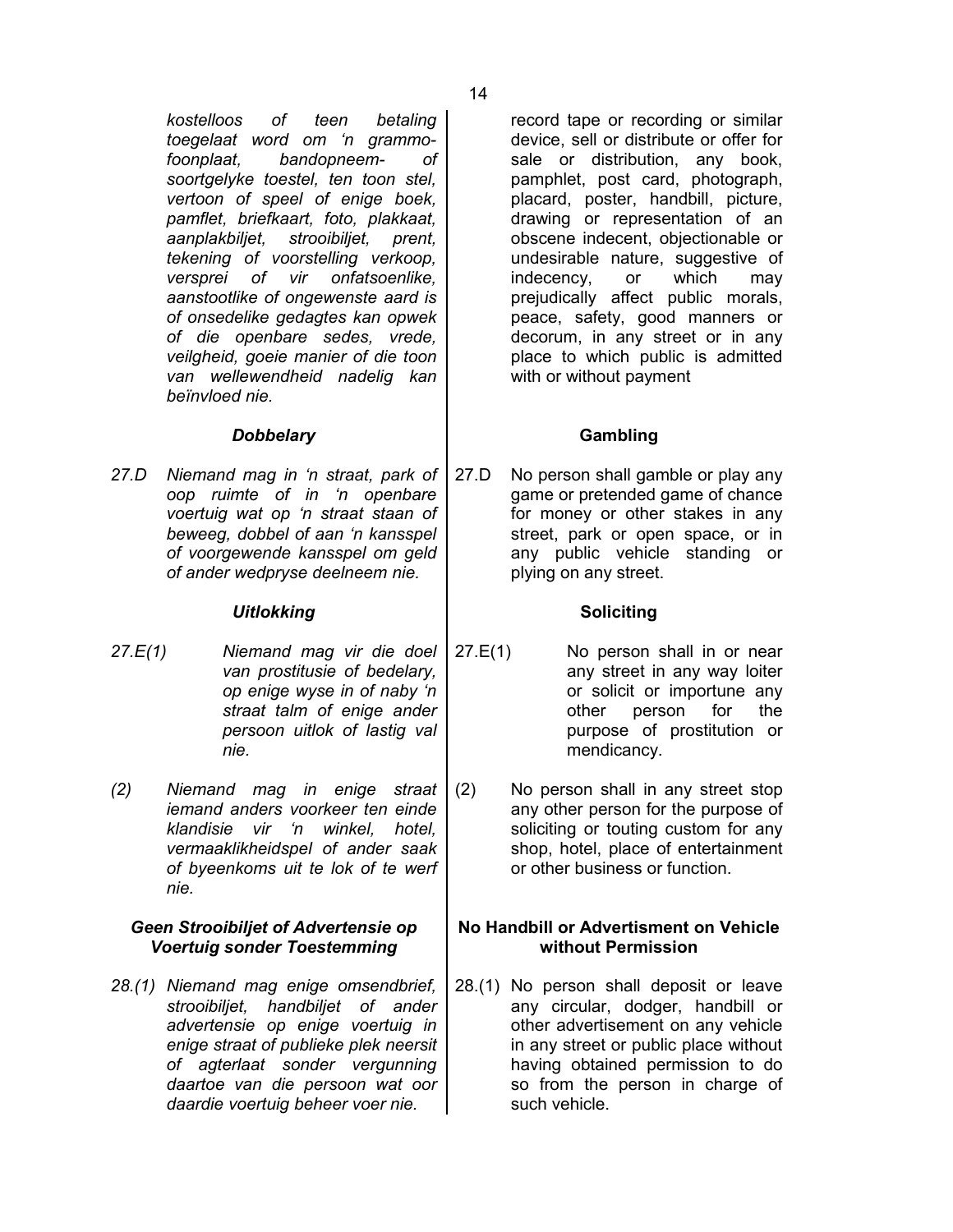*(2) Vir die toepassing van hierdie artikel bestaan daar 'n vermoede dat enige persoon wat aangetref word dat hy enige omsendbrief, strooibiljet, handbiljet of ander advertensie op 'n voertuig in 'n straat of publieke plek neersit, dit sonder genoemde vergunning gedoen het, tensy hy bevredigende getuienis van sodanige vergunning aanvoer.*

## *Boomaanplanting in Publieke Plekke* **Tree Planting in Public Places**

*29. Niemand mag enige boom of struik in enige straat sonder die voorafverkreë skriftelike toestemming van die raad plan nie.*

## **Woordomskrywing Definitions**

*30. Vir die toepassing van artikels 30 tot en met artikel 37, tensy uit die samehang anders blyk, beteken -*

*"Kollektant" 'n persoon deur 'n sameroeper aangestel om geld ten bate van 'n straatkollekte wat kragtens hierdie verordeninge toegelaat is, in te samel;*

*"organisasie" enige liggaam van persone, met of sonder regspersoonlikheid;*

*"sameroeper" die persoon kragtens artikel 33(1) aangestel om as sameroeper van 'n besondere straatkollekte te dien en omvat alle sodanige persone, waar meer as een persoon aldus aangestel word;*

*"straatkollekte" 'n kollekte van geld in enige publieke plek vir liefdadigheids- of ander doeleindes;*

*"straatkollektejaar" die tydperk van twaalf maande vanaf die eerste dag van April in* een jaar tot die een-en-dertigste dag van | other objects; "street collection" means a collection of money in any public place for cartiable or

(2) For the purposes of this section any person found depositing or leaving any circular, dodger, handbill or other advertisement on a vehicle in a street or public place shall be presumed to have done so without the said permission unless he shall produce satisfactory evidence of such permission.

29. No person shall plant any tree or shrub in any street, without the previous permission of the council in writing.

## *STRAATKOLLEKTES* **STREET COLLECTIONS**

30. For the purpose of sections 30 up to and including section 37, unless the context otherwise indicates -

"Act" means the National Welfare Act, 1965 (Act 79 of 1965);

"collector" means a person appointed by a convener to collect money for the purpose of a street collection which as been permitted under these by-laws;

"convener" means the person appointed under section 33(1) to act as convener of a prticular street collection and shall, where more than one person is so appointed include all such persons;

"organization" means any body of persons, whether corporate or unincorporated;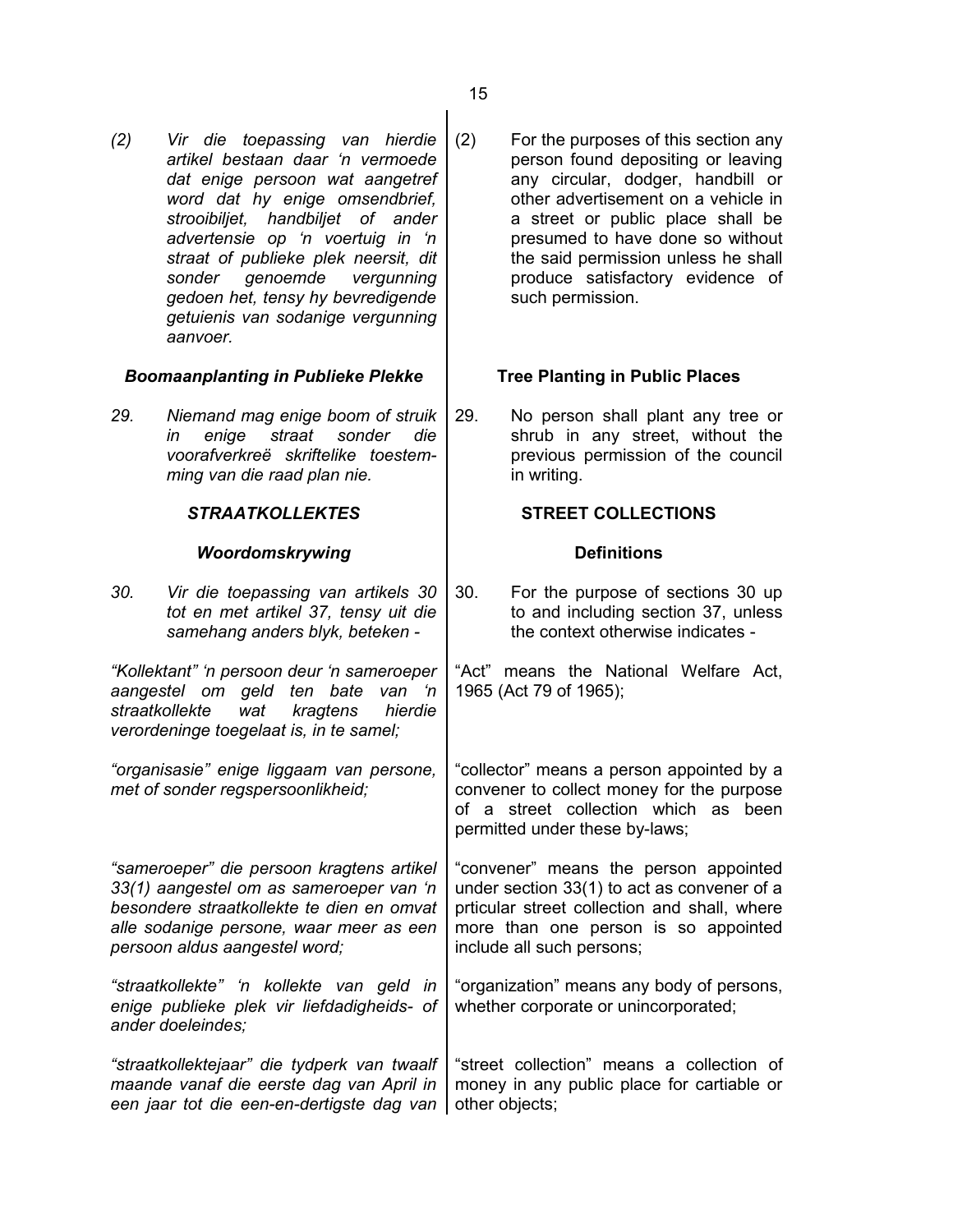|     | Maart in die volgende jaar;                                                                                                                                                                                                                      |                                                                                                                  |                                                                                                                                                                                                                                       |
|-----|--------------------------------------------------------------------------------------------------------------------------------------------------------------------------------------------------------------------------------------------------|------------------------------------------------------------------------------------------------------------------|---------------------------------------------------------------------------------------------------------------------------------------------------------------------------------------------------------------------------------------|
|     | "Wet" die Nasionale<br>Welsynwet,<br>1965<br>(Wet 79 van 1965)                                                                                                                                                                                   |                                                                                                                  | "Street-collection year" means the period<br>of twelve months from the first day of April<br>in one year to the thirty first day of March<br>in the following year.                                                                   |
|     | <b>Toestemming van die Raad</b>                                                                                                                                                                                                                  |                                                                                                                  | <b>Consent of the council</b>                                                                                                                                                                                                         |
|     | 31.(1) Niemand behalwe 'n kollektant of<br>sameroeper mag enige geskenk<br>van geld in enige publieke plek vra<br>of versoek nie.                                                                                                                | 31.(1) No person other than a collector or<br>a convener shall solicit any gift of money in<br>any public place. |                                                                                                                                                                                                                                       |
| (2) | Geen<br>straatkollekte<br>mag<br>georganiseer of gehou word nie,<br>sonder die toestemming van die<br>raad wat op aansoek ooreen-<br>komstig die bepalings van hierdie<br>verordeninge<br>gedoen,<br>verleen<br>word.                            | (2)                                                                                                              | collection<br>No l<br>street<br>be<br>may<br>held without<br>organized or<br>the<br>consent of the council granted on<br>application<br>duly<br>made<br>in.<br>accordance with the provisions of<br>these by-laws.                    |
| (3) | Die raad kan na goeddunke enige<br>aansoek toestaan of weier en is nie<br>verplig om redes aan te voer vir<br>enige beslissing wat dit neem nie,<br>maar by die toestaan of weiering<br>van enige aansoek moet die raad<br>oorweging skenk aan - | (3)                                                                                                              | The council may in its discretion<br>grant or refuse any application and<br>shall not be obliged to furnish<br>reasons for any decision it may<br>make, but in granting or refusing<br>any application it shall have regard<br>$to -$ |
| (a) | die getal aansoeke wat by die<br>sluitingsdatum ontvang is,<br>wat<br>ingevolge artikel 32 vasgestel is;                                                                                                                                         | (a)                                                                                                              | the number of applications received<br>by the closing date fixed in terms of<br>section 32;                                                                                                                                           |
| (b) | die wenslikheid om die getal dae<br>waarop straatkollektes toegelaat<br>word, in die belang van die publiek<br>te beperk;                                                                                                                        | (b)                                                                                                              | the desirability of limiting in the<br>interest of the public the number of<br>days on which street collections are<br>permitted;                                                                                                     |
| (c) | die<br>publieke<br>mate<br>van<br>vir die<br>verskeie<br>ondersteuning<br>applikante soos bewys deur die<br>bedrae wat by vorige kollektes<br>ingevorder is;                                                                                     | (c)                                                                                                              | the extent of public support for the<br>various applicants as evidenced by<br>the amounts taken at previous<br>collections;                                                                                                           |
| (d) | die finansiële hulpbronne van die<br>applikant;                                                                                                                                                                                                  | (d)                                                                                                              | the<br>financial<br>οf<br>the<br>resources<br>applicant;                                                                                                                                                                              |
| (e) | of enige organisasie wat aansoek<br>gedoen<br>het,<br>gestig<br>is<br>om<br>hoofsaaklik in plaaslike behoeftes                                                                                                                                   | (e)                                                                                                              | whether<br>not any<br>applicant<br>or<br>organization is constituted to and<br>does serve local needs primarily;                                                                                                                      |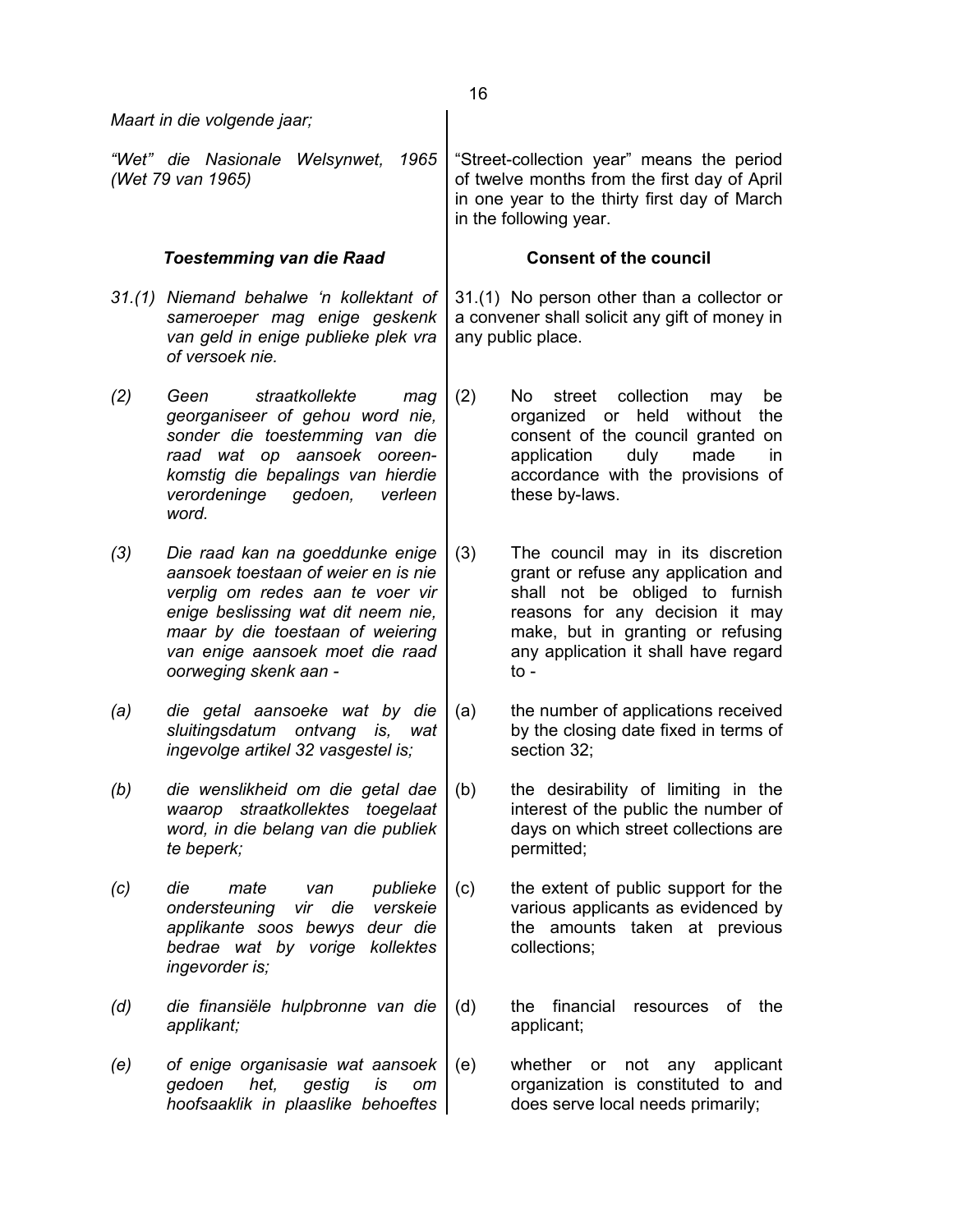*te voorsien en dit doen;*

- *(f) of beide 'n nasionale organisasie en 'n plaaslike organisasie wat daarmee geaffilieer is, aansoek gedoen het om toestemming om tydens dieselfde straatkollektejaar straatkollektes te hou;*
- *(g) die doeleindes waarvoor die opbrengs van enige straatkollekte bedoel word;*
- *(h) die laatkoms van enige aansoek;* (h) die lateness of any application;
- *(i) enige vorige versuim deur 'n applikant om 'n straatkollekte te hou wat toegelaat was;*
- *(j) enige versuim om aan enige een of meer van hierdie verordenige te voldoen; en*
- *(k) enige ander omstandigheid of oorweging wat vir die raad betrekking skyn te hê op of ter sake skyn te wees in verband met enige aansoek.*
- *(4) Die raad kan enige aansoek aanvaar wat na die sluitingsdatum ingedien word en enige aansoek ten opsigte waarvan daar nie ten volle aan die vereistes van artikel 32 voldoen is nie.*
- *(5) Die raad kan by die ontvangs van 'n aansoek addisionele dokumentêre of enige bewyse van die geldelike vermoë van die applikant aanvra.*
- *(6) Wanneer die raad toestemming verleen vir 'n straatkollekte kan dit die gebiede voorskryf waarbinne die kollekte gehou kan word, die gebiede waarbinne dit nie gehou kan word nie en die plekke waar die kollektante kan of nie kan insamel.*
- (f) whether both a national organization and a local organization affiliated to it have applied for permissin to hold street collections in the same streetcollection year;
- (g) the objects for which the proceeds of any street collection are intended;
	-

(i) any previous failure by an applicant to hold a street collection which had been permitted;

- (j) any failure to comply with any or more of these by-laws; and
- (k) any other circumstance or consideration which may seem to the council to be material or relevant to any application.
- (4) The council may accept any application that is lodged after the closing date and any application in respect of which the requirements of section 32 have not been fully complied with.
- (5) The council may, on receipt of an application, call for additional documentary or other evidence of the financial standing of the applicant.
- (6) When granting permission for a street collection the council may prescribe the areas within which the collection may be held, the areas within which it may not be held and the points at which the collectors may or may not collect.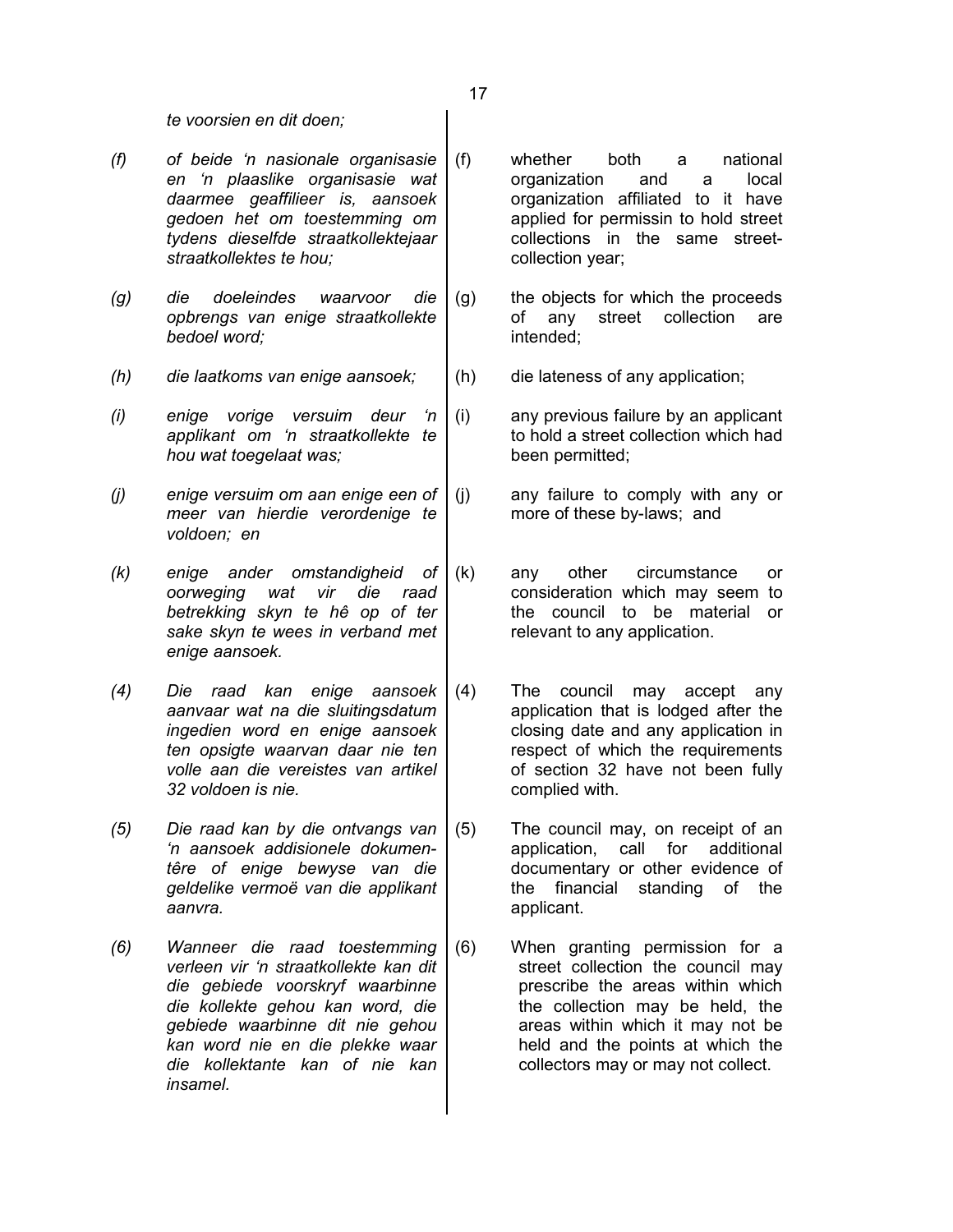### *Aansoek om toestemming* **Application for Consent**

- *32.(1) Elke aansoek om toestemming soos vereis ingevolge artikel 31 moet voorgelê word op of voor 30 November of enige ander datum deur die raad goedgekeur van die kalenderjaar wat die straatkollektejaar waarin die straatkollekte gehou moet word, onmiddellik voorafgaan, moet deur die voorsitter of sekretaris van die applikant geteken word, of indien daar meer as een applikant is, deur die voorsitter of sekretaris van elkeen of by onstentenis van sodanige persoon, deur enige ander gemagtigde beampte, en moet die besonderhede uiteengesit in subartikel (3) op 'n vorm wat van die raad verkry is, verstrek: Met dien verstande dat enige organisasie, persone of groep van persone aan wie skriftelike toestemming ingevolge artikel 8 van die Wet verleen is om bydraes in te samel, te eniger tyd sodanige aansoek kan doen.*
- *(2) Elke organisasie moet 'n ouditeur aanstel voordat dit ingevolge hierdie artikel aansoek doen.*
- *(3) Die volgende besonderhede moet op 'n aansoekvorm soos gemeld in subartikel (1) verstrek word:-*
- *(a) Die naam van die organisasie namens wie die aansoek gedoen is;*
- *(b) in voorkeurorde, drie datums (as alternatiewe) waarop die straatkollekte graag gehou sou wou word;*
- *(c) of daar 'n kollekte in Nie-Blanke Dorpe wat onder die raad se jurisdiksie val, gehou sal wil word;*
- *(d) die doel of doeleindes waarvoor die kollekte aangewend moet word of*

- 32.(1) Every application for consent as required in terms of section 31 shall be submitted on or before 30<sup>th</sup> November or any other date of the calendar year immediately preceding the street-collection year in which the street collection is to be held, and be approved by the council, and shall be signed by the chairman or secretary of the applicant or if there be more than one applicant by the chairman or secretary of each or failing such person, by any other authorised officer, and shall state on a form to be obtained from the council the particulars specified in subsection (3): Provided that any organization, persons or group of persons to whom written permission to collect contribtutions has been granted under section 8 of the Act may make such an application at any time.
- (2) Every organization shall, before making an application in terms of this section, appoint an auditor.
- (3) The following particulars shall be stated on 'n form of application as mentioned in subsection (1):-
- (a) The name of the organization on whose behalf the application is made;
- (b) in order of priority, three dates (in the alternative) on which it is desired to hold the street collection;
- (c) whether it is desired to collect in Non-White Townships under the councils jurisdiction;
- (d) the object or objects for which the collection is to be made or of the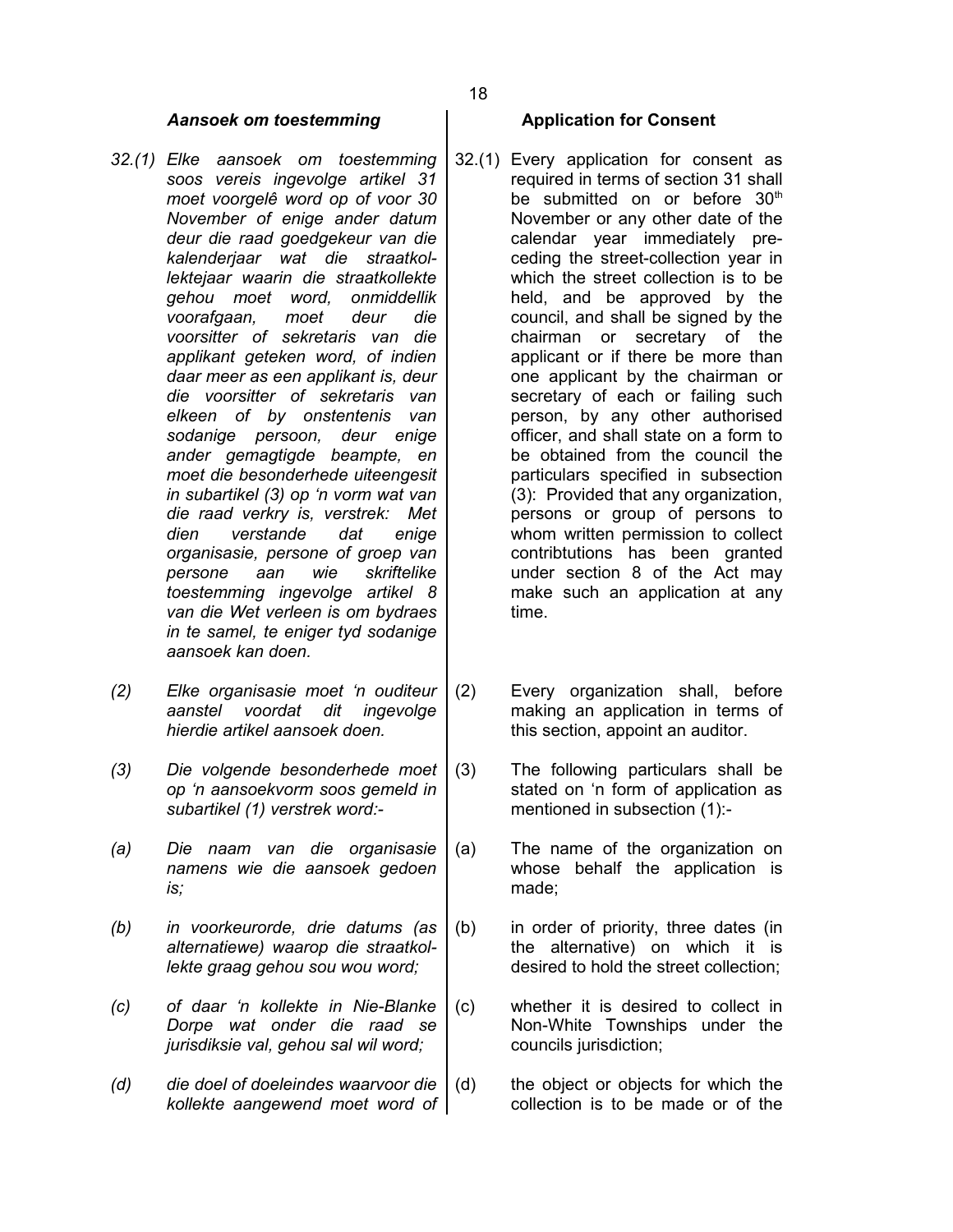*van die fondse waarvoor die opbrengs van die kollekte aangewend moet word;*

- *(e) waar aansoek namens twee of meer organisasies gedoen word om 'n straatkollekte vir hulle gemeenskaplike voordeel te hou, die verhoudings waarvolgens hulle in die opbrengs moet deel;*
- *(f) besonderhede van enige aftrekkings van enige aard ook al wat gemaak moet word voordat die opbrengs van die straatkollekte aan enige organisasie wat daarin moet deel, toegewys word; en*
- *(g) die naam, adres en professionele kwalifikasies van die ouditeur van elke sodanige organisasie.*
- *(4) By elke aansoek wat ingevolge hierdie artikel voorgelê word, moet die volgende bygaande dokumente aangeheg wees -*
- *(a) die geouditeerde rekeningstaat en balansstaat van die applikant se jongste boekjaar en sodanige ander finansiële besonderhede, as korrek gesertifiseer deur die ouditeur vermeld in subartikel (2), met betrekking tot die werk van die organisasie oor die loop van sy jongste boekjaar soos wat nodig mag wees om 'n getroue beeld van die finansiële vermoë van die applikant te bepaal;*
- *(b) 'n afskrif van die jongste jaarverslag van die organisasie, as daar is;*
- *(c) twee afskrifte van die applikant se grondwet indien nie voorheen voorgelê nie;*
- *(d) die skriftelike toestemming van die applikant tot aftrekking van die deposito wat ingevolge artikel 34 betaal is, van alle bedrae wat*

funds to which the proceeds of the collection are to be applied;

- (e) where applications is made on behalf of two or more organizations to hold a street collection for their joint benefit, the proportions in which they are to participate in the proceeds;
- (f) details of any deductions of any kind whatsoever which are to be made before the proceeds of the street collection are allocated to any organization which is to participate therein; and
- (g) the name, address and professional qualifications of the auditor of each such organization.
- (4) Every application submitted in terms of this section shall be accompanied by -
- (a) the audited statement of accounts and balance sheet for the appllicant's last financial year and such other financial details to be certified as correct by the auditor referred to in subsection (2) relating to the work of the organization during its last financial year as are necessary to establish the true state of the financial resources of the applicant;
- (b) a copy of the previous annual report, if any, of the organization;
- (c) two copies of the applicant's constitution, if not previously submitted;
- (d) the written consent of the applicant to the deduction from the deposit made in terms of section 34 of all amounts owing to the council in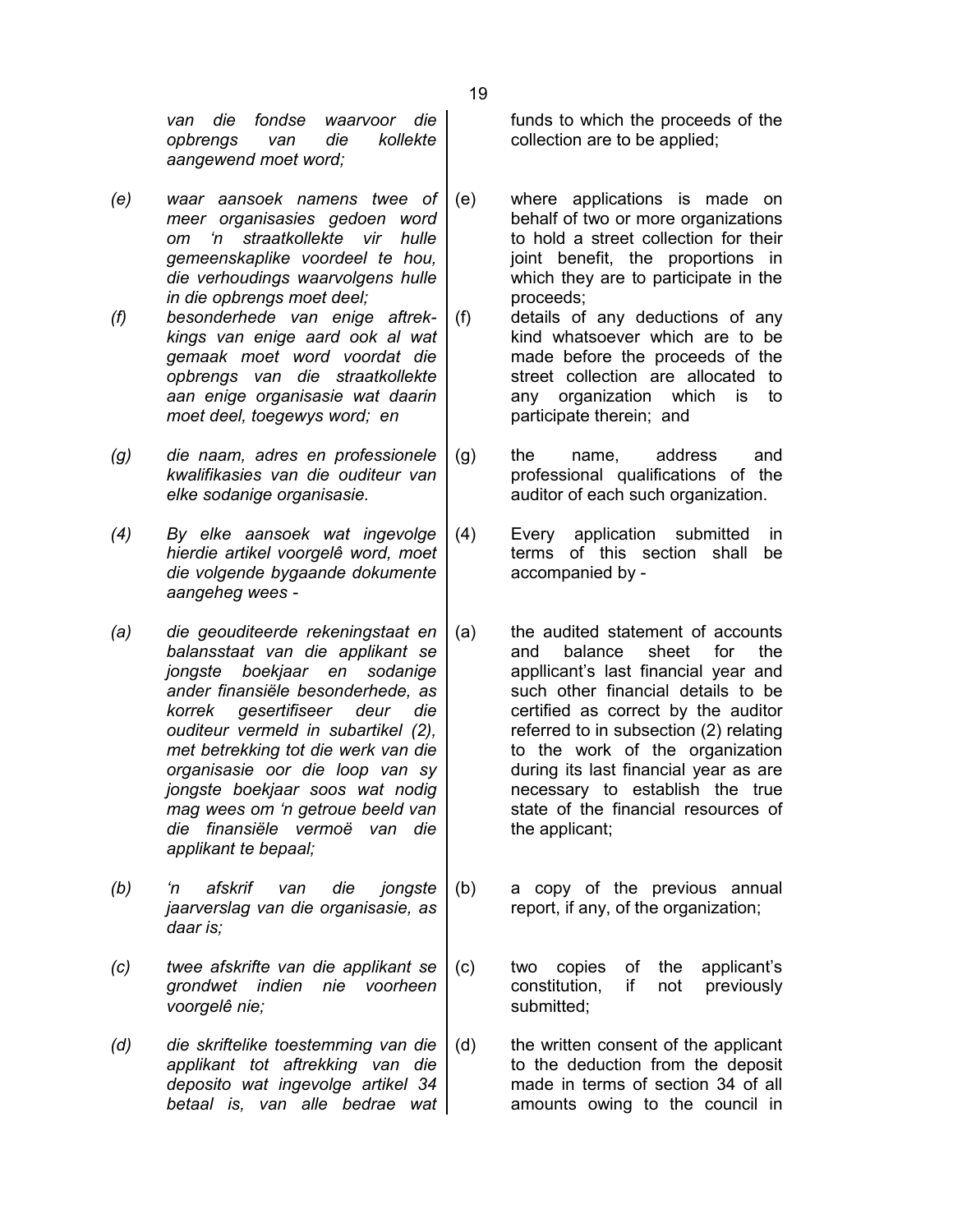*ingevolge daardie artikel aan die raad verskuldig is; en*

- *(e) óf enige rgistrasiesertifikaat óf 'n bewys daarvan wat ingevolge artikel 9(3) van die Wet aan die organisasie uitgereik is, of enige skriftelike vergunning verleen daaraan of aan enige persoon of groep persone ingevolge artikel 8(1) van die Wet of 'n sertifikaat deur die applikant dat die organisasie nie 'n welsynorganisasie, soos omskryf in artikel 1 van die Wet, is nie.*
- *(5) Elke toestemming ten opsigte van 'n aansoek wat ingevolge hierdie artikel gedoen word, moet deur die stadsklerk onderteken word en is slegs geldig ten opsigte van die besondere straatkollekte waarop dit betrekking het.*

### *Sameroepers en Kollektante* **Conveners and Collectors**

- *33.(1) Elke organisasie moet, voordat dit 'n straatkollekte onderneem wat kragtens artikel 32 toegelaat word, skriftelik 'n persoon van 'n ouderdom van ten minste een-entwintig jaar aanstel om as sameroeper op te tree asook 'n ander sodanige persoon as 'n plaasvervanger vir die saamroeper om sodanige van die pligte wat die sameroeper kragtens subartikel (2) (c) opgelê is, te vervul soos die sameroeper dit vereis.*
- *(2) Die pligte van 'n sameroeper is soos volg: -*
- *(a) Om aan kollektante wat kragtens subartikel (3) aangestel is, alle sodanige voorskrifte uit te reik wat nodig mag wees om te verseker dat voldoen word aan die bepalings van hierdie verordenige betreffende straatkollektes en aan enige instruksies wat deur die raad*

terms of that section; and

- (e) either any certificate of registration or a proof thereof issued to the organization under section 9(3) of the Act or any written permission granted to it or to any person or group of persons under section 8(1) of the Act or a certificate by the applicant that the organization is not a welfare organization as defined in section 1 of the Act.
- (5) Every consent given on an application made under this section shall be in writing under the hand of the town clerk and shall be valid only in respect of the particular street-collection to which it relates.

- 33.(1) Every organization shall, before undertaking a street collection permitted under section 32, appoint in writing a person of the age of at least twenty one years to act as convener and another such person as alternative to the convener to discharge such of the duties imposed on the convener under subsection (2)(c) as the convener may require.
- (2) The duties of a convener shall be as follows:-
- (a) to issue to collectors appointed under subsection (3) all such directions as may be necessary to ensure compliance with the provisions of these by-laws relating to street collections and with any instructions given by the council in respect of the street collection in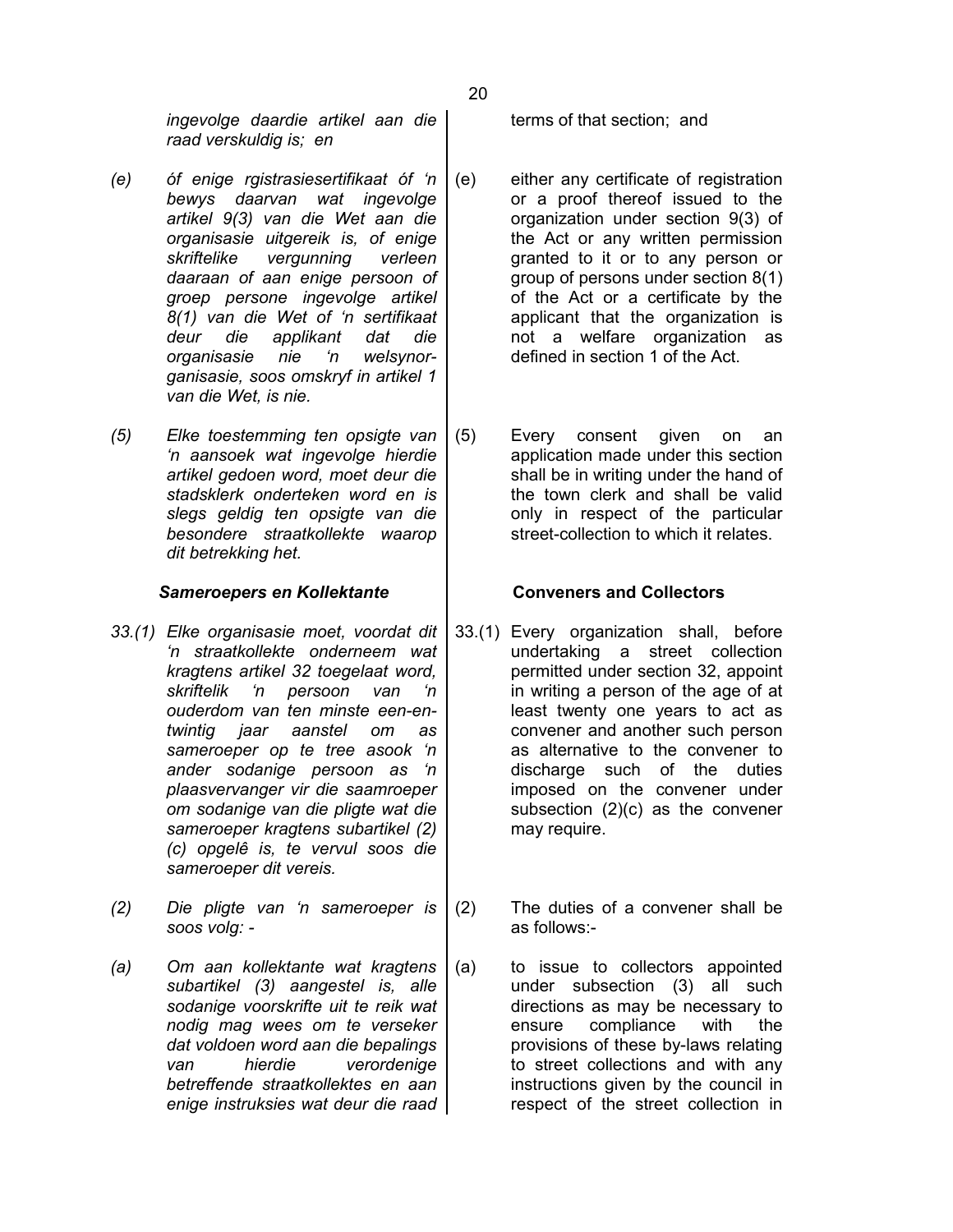*ten opsigte van die straatkollekte ingevolge hierdie verordeninge gegee is;*

- *(b) om die kollektebusse wat deur die raad ingevolge artikel 34 verskaf word in ontvangs te neem, om dit aan sodanige kollektante uit te reik wat hulle identiteit tot voldoening van die sameroeper kan bewys en om hierdie busse terug te besorg soos daardie artikel vereis; en*
- *(c) om oor die algemeen toesig te hou of te laat hou oor die wyse waarop die straatkollekte gehou word.*
- *(3) Elke kollektant moet as sodanig aangestel word deur middel van 'n matigingsbrief wat aan hom by sy huis- of werkadres geadresseer word, wat die datum van die straatkollekte waarvoor hy aangestel is, spesifiseer en wat deur die sameroeper onderteken is, en hy moet te alle tye wanneer hy kollekteer of enige funksie van 'n kollektant uitvoer sodanige magtig-ingsbrief in sy besit hê en dit op versoek van enige gemagtigde beampte van die raad toon.*
- *(4) Geen persoon word as kollektant aangestel wat -*
- (a) *jonger as sestien jaar oud is nie;*  $\vert$  (a) is under the age of sixteen years;
- *(b) binne die tydperk van tien jaar wat die datum van die straatkollekte onmiddellik voorafgaan, van enige oortreding in verband met straatkollektes skuldig bevind is nie; of*
- *(c) binne die vyf jaar wat die datum van die straatkollekte onmiddellik voorafgaan van enige oortreding waarby bedrog of oneerlilkheid betrokke was, skuldig bevind is nie.*

terms of these by-laws;

- (b) to take delivery of the collection boxes supplied by the council in terms of section 34, to issue them to such collectors as are able to establish their identity to the satisfaction of the convener and to return these boxes as required under that section; and
- (c) generally to supervise or cause to be supervised the conduct of the street collection.
- (3) Every collector shall be appointed as such under a letter of authority, addressed to him at his residential or business address, specifying the date of the street collection for which he is appointed and bearing the signature of the convener, and at all times when he is collecting or carrying out any function of a collector he shall keep such letter of authority upon his person and produce it on the demand of any authorised officer or the council.
- (4) No person shall be appointed a collector who -
	-
- (b) has within the ten years immediately preceding the date of the street collection been convictecd of any offence in connection with street collections; or
- (c) has within the five years immediately preceding the date of the street collection been convicted of any offence involving fraud or dishonesty of any kind.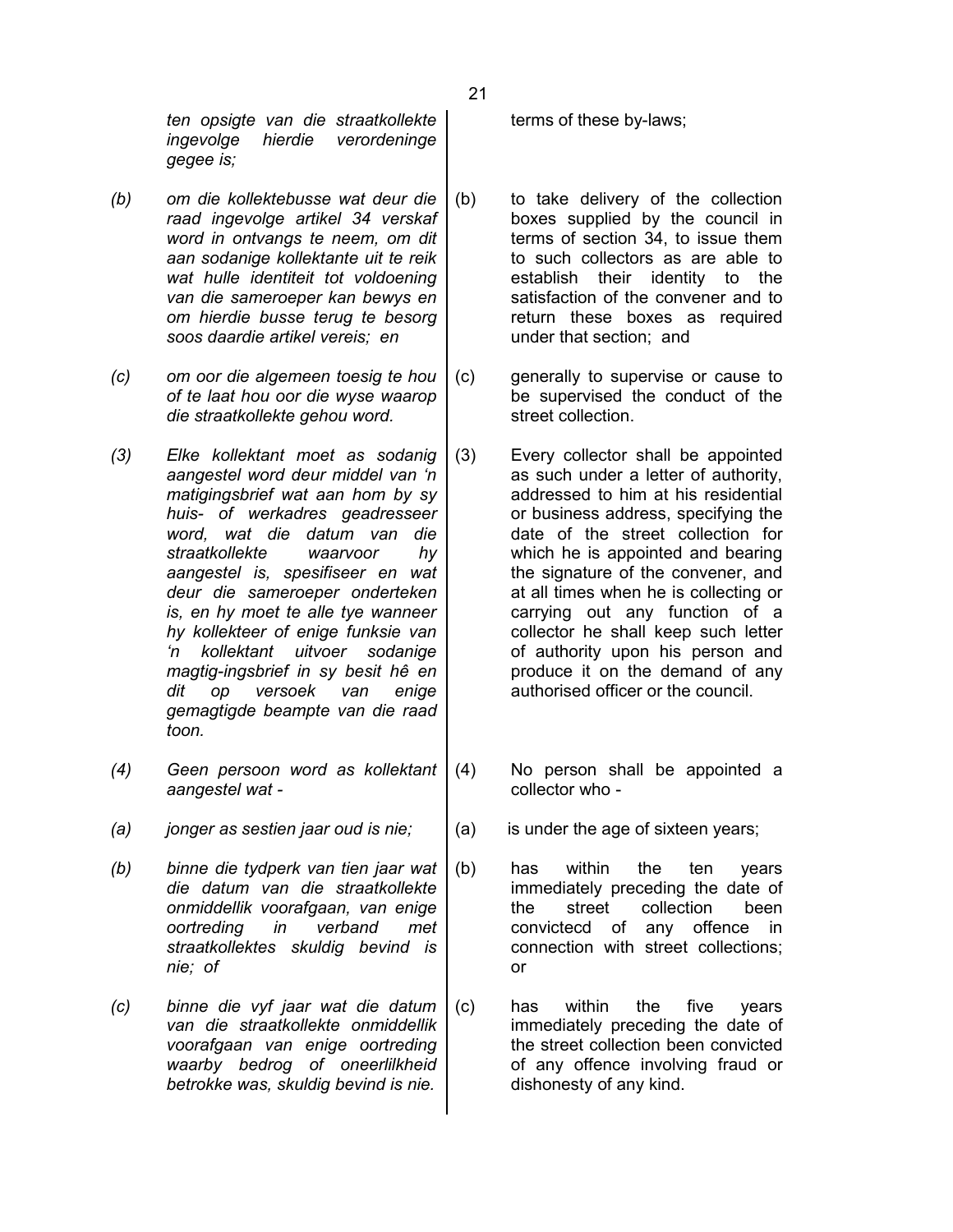- *(5) Enige sameroeper wat opsetlik enige persoon waarna daar in subartikel (4) verwys word as 'n kollektant aanstel of in diens neem of opsetlik toelaat dat enige sodanige persoon as 'n kollektant vir die straatkollekte waarvoor sodanige sameroeper aangestel is, aangestel of in diens geneem word, is aan 'n misdryf skuldig.*
- *(6) Geen kollektant mag enige geskenk van geld versoek nie, behalwe van 'n plek op die sypaadjie wat van tyd tot tyd deur die sameroeper aan hom toegewys word: Met dien verstande dat wanneer dieselfde applikant die raad se toestemming ingevolge artikel 31 en sy skriftelike toestemming ingevolge artikel 24(1) verkry het om 'n optog te hou van minstens twintig motorvoertuie waarvan elkeen 'n sierwa of tablo moet dra, is die bepalings van hierdie subartikel nie van toepassing nie.*
- *(7) Indien enige kollektant -* (7) If any collector -
- *(a) die sameroeper wat hom aanstel van 'n vals naam of vals adres voorsien; of*
- *(b) enige kollektebus gebruik wat nie deur die raad vir die doeleindes van 'n straatkollekte verskaf is nie; of*
- *(c) enige kollektebus vir die doeleindes van 'n ander straatkollekte as waarvoor dit verskaf was, gebruik; of*
- *(d) die bepalings van subartikel (6) oortree; of*
- *(e) enige geld in enige publieke plek ontvang behalwe deur die skenker dit te laat plaas of toe te laat dat hy dit plaas in die kollektebus wat*
- Any convener who knowingly employs or engages as a collector any person referred to in subsection (4) or knowingly permits or allows any such person to be employed or engaged as a collector for the street collection for which such convener has been appointed, shall be guilty of an offence.
- (6) No collector shall solicit any gift of money save from a place on the sidewalk from time to time assigned to him by the convener: Provided that when the same applicant has obtained from the council its consent in terms of section 31 and its written permission in terms of section 24(1) to hold a procession of not less than twenty motor vehicles each of which is to carry a float or tableau, the provisions of this subsection shall not apply.
	-
- (a) furnishes the convener who appoints him with a false name or a false address; or
- (b) uses any collection box which has not been supplied by the council for the purposes of a street collection; or
- (c) uses any collection box for the purposes of a street collection other than that for which it was supplied; or
- (d) contravenes the provisions of subsection (6); or
- (e) accepts any money in any public place save by causing or permitting the donor to place it in the collection box supplied by the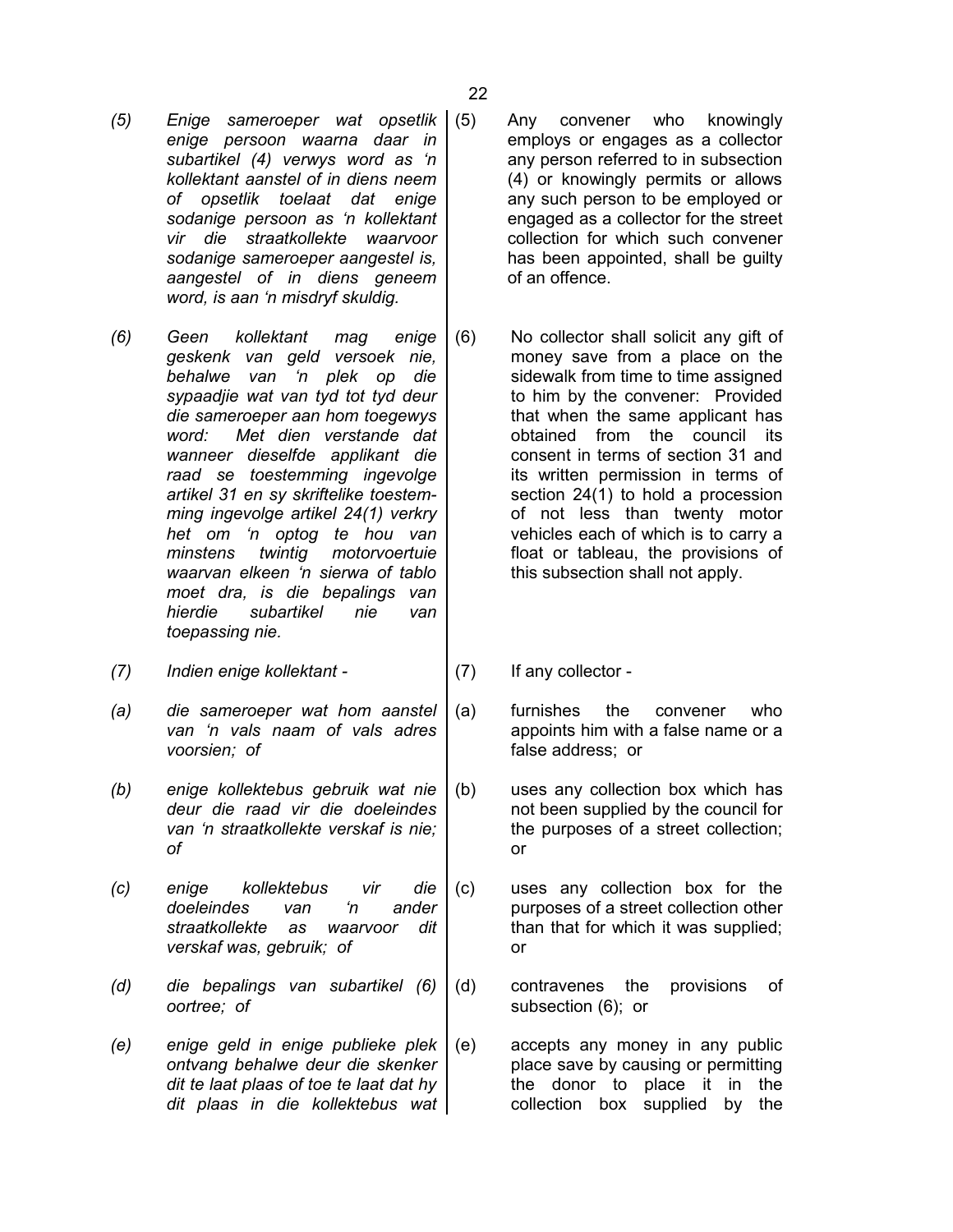*deur die raad verskaf is; of*  $\qquad$  | council; or

- *(f) sodanige bus oopmaak, die seël daarvan verwyder of enige geld wat tydens 'n straatkollekte daarin geplaas is, verwyder; of*
- *(g) versuim of nalaat om die kollektebus wat aan hom verskaf is, voortdurend in sy besit te hou; of*
- *(h) versuim of nalaat om binne sewe dae to voldoen aan enige versoek gestel deur die sameroeper en geadresseer aan hom by sy korrekte huis- of werksadres en gestuur deur vooruitbetaalde aangetekende pos, om die kollektebus wat aan hom voorsien is, terug te besorg; of*
- *(i) versuim om sy magtigingsbrief op versoek van enige gemagtigde beampte vand ie raad te toon soos ingevolge subartikel (3) vereis, Is hy aan 'n misdryf skuldig.*  $|$ He shall be guilty of an offence

- *34.(1) Geen organisasie mag, wanneer dit 'n straatkollekte hou, enige kollektebus gebruik wat nie deur die raad daaraan vir die doeleindes van daardie besondere kollekte voorsien is nie.*
- *(2) Voordat enige sodanige kollektebus deur die raad verskaf word, moet die applikant vier rand deponeer vir elke twintig kollektebusse of deel daarvan wat so voorsien word en die applikant moet die skriftelike aanstellings van die sameroeper en die plaasvervanger vir die sameroeper voorlê waarop die volle naam en die werk- en huisadresse van die sameroeper en die plaasvervanger vir die sameroeper respektiewelik gemeld moet word.*

- (f) opens such a box, removes the seal therefrom, or removes therefrom any of the money placed therein during a street collection; or
- (g) fails or neglects to keep continuously in his possession the collection box supplied to him; or
- (h) fails or neglects to comply within seven days with any demand made by the convener addressed to him at his correct residential or business address and despatched by prepaid registered post requiring him to return the collection box supplied to him; or
- (i) fails on demand by any authorised officer of the council to produce his letter of authority as required in terms of subsection (3),

# *Kollektebusse* **Collection boxes**

- 34.(1) No organization may in conducting a street collection use any collection box which has not been supplied to it by the council for the purposes of that particular collection.
- (2) Before any such box is supplied by the council, the applicant shall deposit with the council four rand for every twenty boxes or part of that number of boxes so supplied and the applicant shall submit the written appointments of the convener and the alternate to the convener on which shall be stated the fulll name and the business and residential addresses of the convener and the alternate to the convener respectively.

23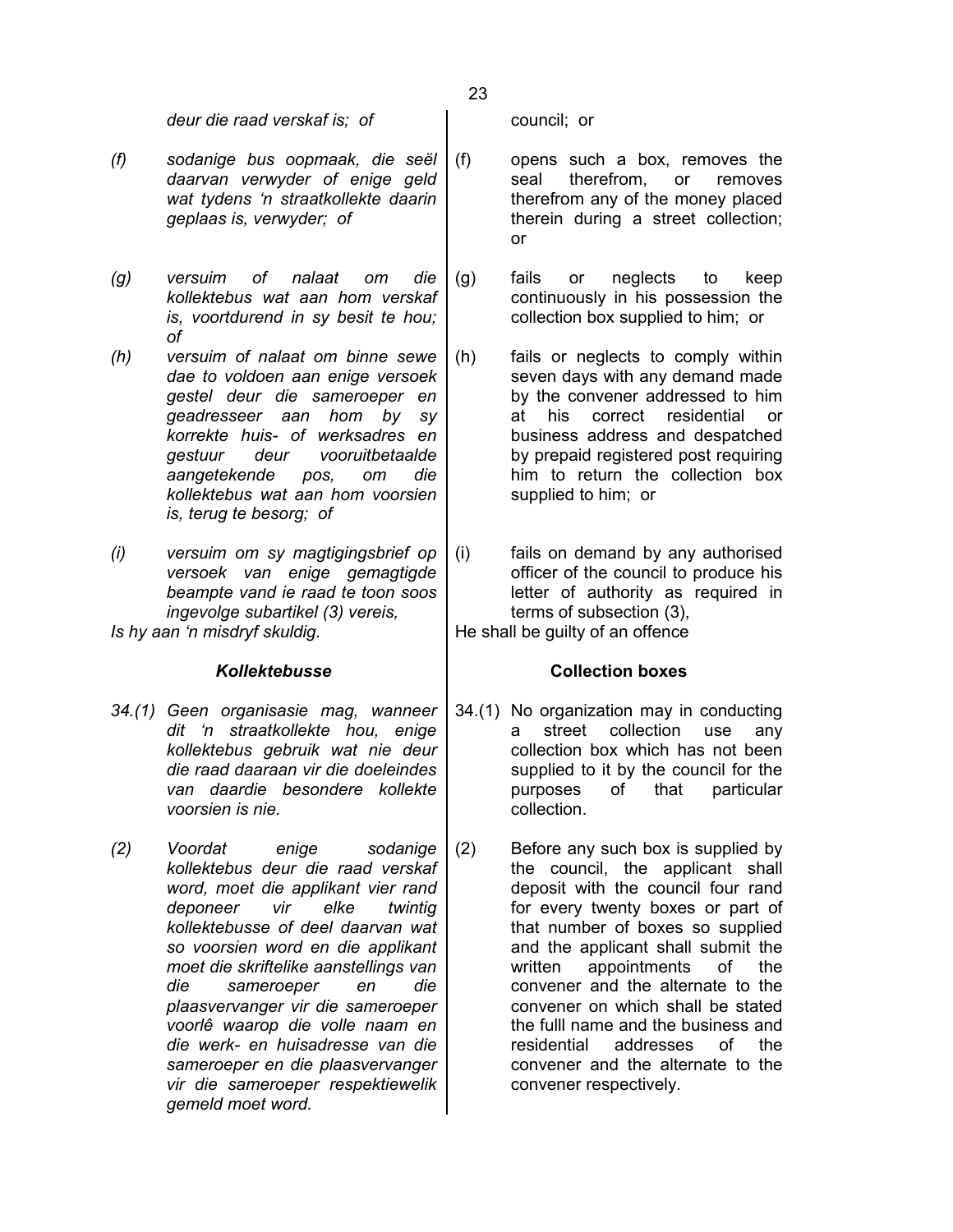- *(3) Die deposito wat ingevolge subartikel (2) betaal word moet by die terugbesorging van die busse aan die raad, aan die applikant terugbetaal word, onderworpe aan die aftrekking van -*
- *(a) twee rand vir elke bus wat verlore geraak het of in 'n beskadigde toestand terugbesorg is;*
- *(b) 'n boete van twintig sent per bus vir elke werkdag waarmee die tydperk wat in subartikel (4) vir die terugbesoring van die busse neergelê is, oorskry word.*
- *4(a) Behalwe waar die raad andersins onder handtekening van die stadsklerk skriftelik ooreenkom, moet die sameroeper alle busse wat vir die bepaalde doel verskaf is, op of voor 3.30 nm op die dag van die straatkollekte, aan die raad terugbesorg of laat terugbesorg.*
- *(b) Die raad kan in die geval van busse wat in 'n Nie-Blanke dorp gebruik word deur 'n brief onderteken deur die stadsklerk 'n later datum spesifiseer waarop sodanige kollektebusse of sodanige getal daarvan as wat in die brief vermeld word, terugbesorg kan word.*
- *(5) Busse wat nie op of voor 3.30 nm op die dag van die straatkollekte terugbesorg is nie, moet voor 10 vm op die volgende werkdag aan die raad terugbesorg word.*

### *Vlae en Onderskeidingstekens* **Flags and Badges**

*35.(1) Geen reklamekaart, armband, vlag, onderskeidingsteken of ander artikel wat nie deur die raad goedgekeur is nie, mag in verband met enige straatkollekte uitgestal of aan die publiek uitgedeel word nie.*

- (3) The deposit made in terms of subsection (2) shall on the return of the boxes to the council be refunded to the applicant subject to the deduction of -
- (a) two rand for every box lost or returned damaged;
- (b) a penalty of twenty cents a box for each working day by which the period laid down in subsection (4) for the return of boxes exceeded.
- 4(a) Except where the council under the hand of the town clerk otherwise agrees in writing, the convener shall return or cause to be returned to the council at or before 3.30 pm on the day of the street collection all boxes supplied for the said purpose.
- (b) The council may, in respect of boxes used in any Non-White township specify by letter under the signature of the town clerk a later date on which such boxes or such number of them as may be specified in the letter, may be returned.
- (5) Boxes not returned at or before 3.30 pm on the day of the street collection shall be returned to the council before 10 am on the next working day.

35.(1) No display card, armband, flag, badge or other article which has not been approved by the council may be exhibited or distributed to the public in connection with any street collection.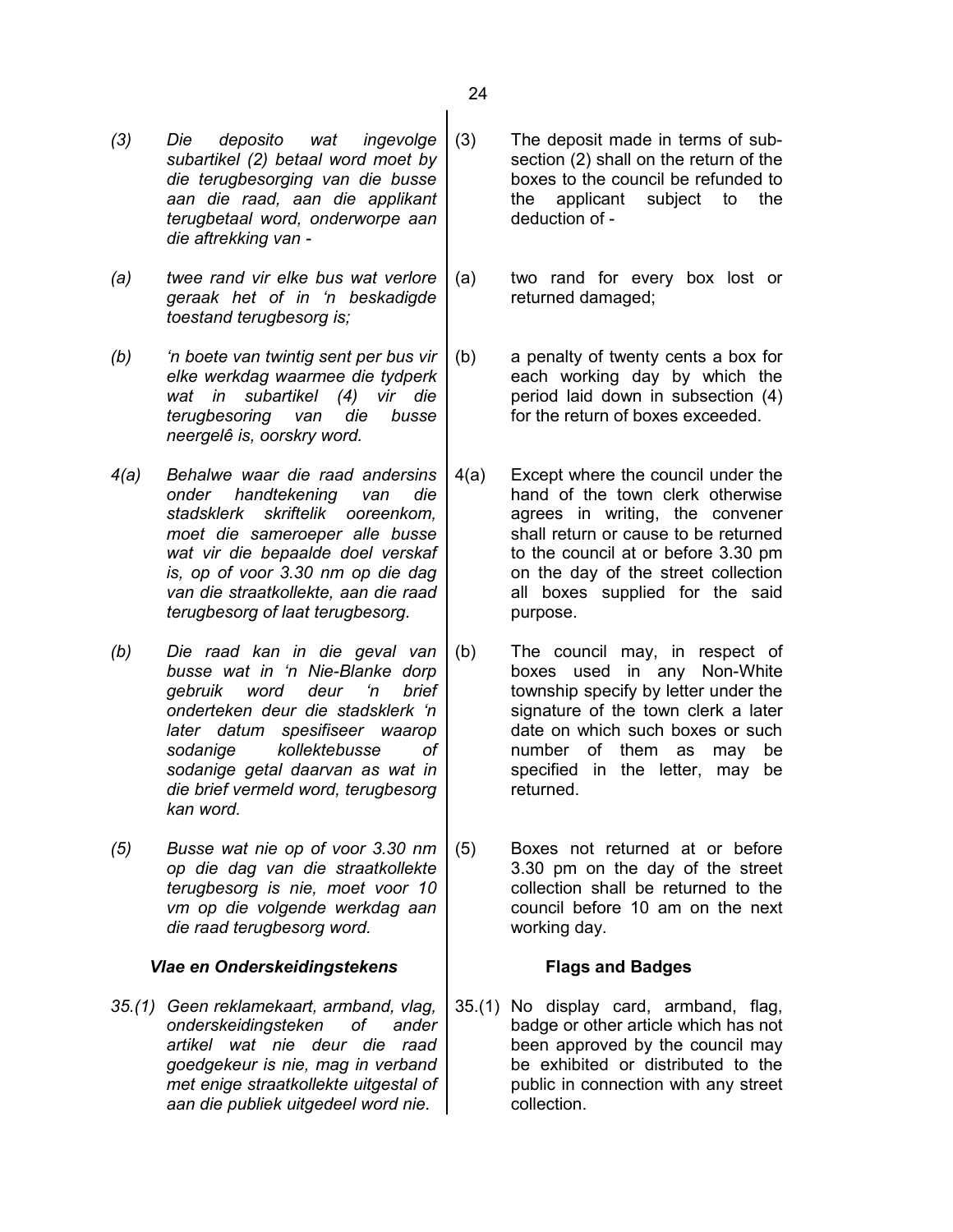*(2) Aansoeke om die goedkeuring van die raad ingevolge subartikel (1) mag nie minder as veertien dae voor die dag van die straatkollekte gedoen word nie.*

*36. Behalwe waar die raad andersins skriftelike toestemming verleen het, mag geen straatkollekte voor 7vm begin of na 2.30 nm voortgesit word nie.*

# **Opgawes wat ingedien mot word Returns to be Submitted**

- *37.(1) Voordat enige straatkollekte gehou kan word, moet die applikant die name en adresse van elke persoon wat op enige wyse geld wat na die straatkollekte uit die kollektebusse gehaal word, hanteer of vervoer of om enige rede daartoe toegang het, aan die raad vir sy skriftelike goedkeuring voorlê, tesame met 'n onderneming dat daar op geen tydstip minder as drie van hierdie persone aan diens sal wees nie.*
- *(2) Die sameroeper moet, nie later as sewe dae na die dag waarop die straatkollekte gehou is nie, of binne sodanige verlengde tyd as wat die raad skriftelik mag toelaat, 'n staat voorlê aan die raad op 'n vorm deur die raad voorsien, wat ten opsigte van elke uitgereikte kollektebus die amptelike nommer wat daarop aangedui word, die naam, adres, en handtekening van die persoon aan wie dit uitgereik is en die bedrag geld wat daarin gekollekteer is, aantoon.*
- *(3) Die applikant moet die raad nie later as sewe dae na die datum van die straatkollekte nie of binne sodanige verlengde tydperk was wat die raad skriftelik toelaat, op 'n vorm wat deur die raad voorsien*

(2) Application for the approval of the council in terms of subsection (1) shall be made not less than fourteen days before the day of the street collection.

# *Ure van Straatkollekte* **Hours of Street Collection**

36. Save where the council has otherwise permitted in writing, no street collection shall be begun before 7 am or be continued after 2.30 pm.

- 37.(1) Before every street collection may take place the applicant shall submit to the council for its aproval, to be signified in writing, the names and addresses of every person who will in any way be handling or conveying or for any reason have access to the money removed from the collection boxes after the street collection, accompanied by an undertaking that at no time will there be less than three of these persons on duty.
- (2) Not later than seven days after the day on which the street collection was held, or within such extended time as the council may in writing allow, the convener shall submit to the council on a form supplied by the council a statement showing in respect of each box issued the official number displayed thereon, the name, address and signature of the person to whom it was issued and the amount of money collected in it.
- (3) Not later than seven days after the date of the street collection or within such extended time as the council may in writing allow, the applicant shall notify the council, on a form to be supplied by it of the